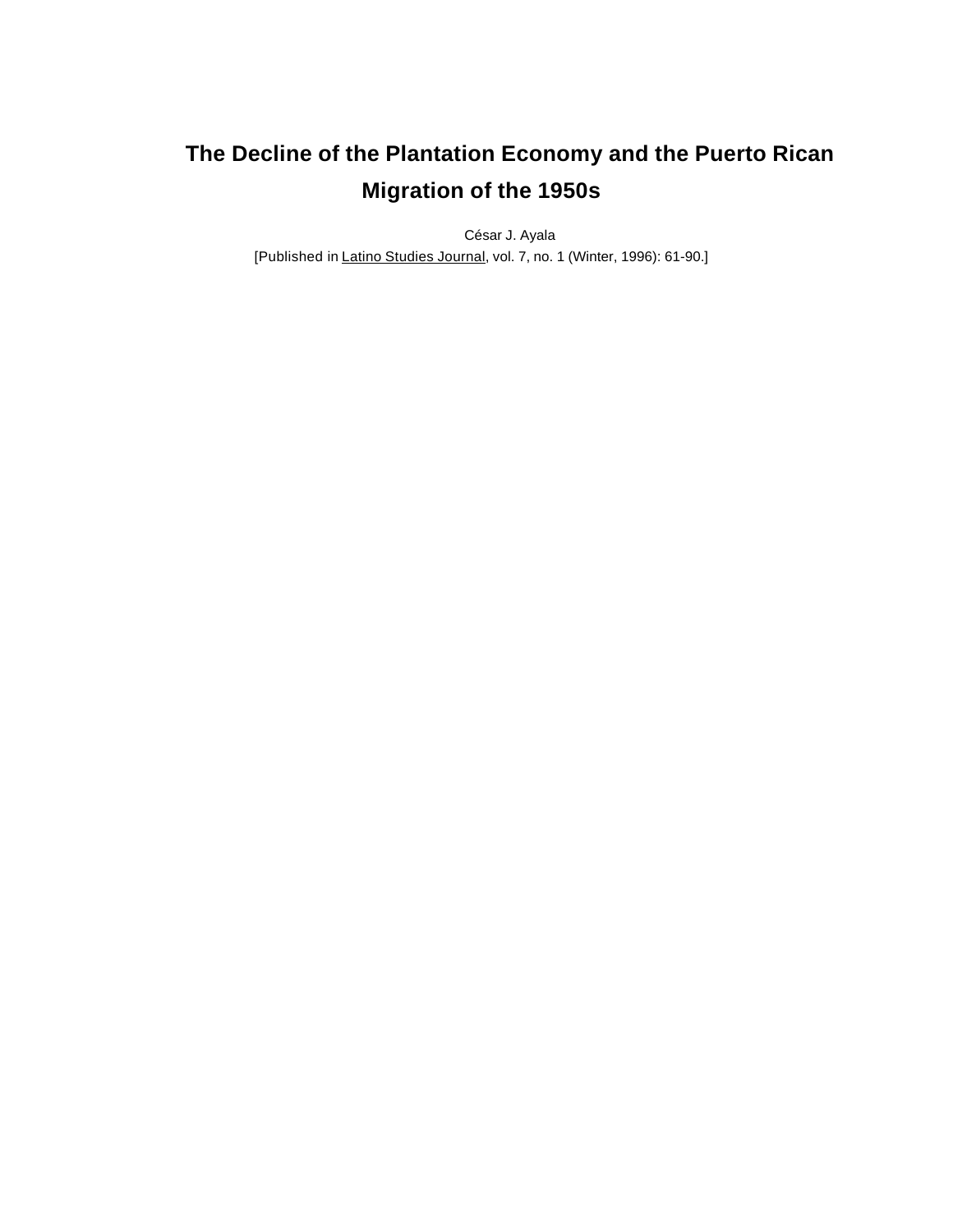#### *Puerto Rican Migration*

Puerto Rican migration was facilitated after 1917 by the granting of US citizenship to all the residents of the Island, which had been acquired from Spain in the War of 1898. However, the change of legal status which took place in 1917 did not immediately produce a wave of migration from Puerto Rico to the United States. The large migration of Puerto Ricans to the United States took place after 1945 as a result of economic changes having to do with the transformation of the Island's economy from a monocultural plantation economy into a platform for export-production in factories. The Puerto Rican case in only one example, among many others, of migrations of workers from the colonial to the metropolitan countries. In one sense it forms part of a larger pattern of migration of workers from the colonial or "underdeveloped" parts of the world to the metropolitan countries, similar to the migration of North African workers to France, of Indian, Pakistani and West Indian workers to Great Britain, and of Turkish workers to Germany.<sup>1</sup> Although Puerto Rican migration to the continental US started long before 1945, the great displacement took place, as in the case of the migration of other colonial workers to Europe, only after the end of the Second World War. Within this larger framework of periphery-to-core migration, this paper seeks to explain the set of local circumstances which propelled the Puerto Rican migration of the late forties and fifties. In this particular Caribbean case what has to be answered is why the displacement of workers to the United States—which had increased slowly since the Spanish American War of 1898- suddenly took a considerable leap in the late forties and early fifties, and continued in relatively large scale proportions through the 1970's.

The answer to the question lies in the transition from a monocultural plantation economy to manufacturing for export after World War II . The transformation of the Puerto Rican economy under the export promotion program known as "Operation Bootstrap" caused a shift of employment from agriculture to manufacturing and a shift of the rural population to the towns and cities of Puerto Rico. But by themselves these changes are not a sufficient explanation for the magnitude of the exodus from the island after 1945. The transformation associated with Operation Bootstrap signified an absolute decline in the total number of jobs available in the island, in the context of a rapidly increasing population and increasing spatial mobility of labor associated with the decline of agriculture and increase in manufacturing activity.

Before the onset of Operation Bootstrap in 1947, migration to the United States took place at a much lower rate. In the decade of 1930-1939 the annual rate of migration to the United States averaged 1,800 people annually. In the decade of 1950-1959, by contrast, the Puerto Rican exodus was taking place at a rate of 43,000 persons a year. Why did massive migration take place then and not before, and why so suddenly?

The transformation of the island's economy which took place after World War II must be examined in the context of the previous pattern of economic development, from which Operation Bootstrap was a departure. The first point which distinguishes the Puerto Rican case from other cases of migration from the Third World to metropolitan countries is the high levels of proletarianization which characterized the island even before 1945. Even though the vast majority of the population lived in the countryside, there was only a weak peasantry properly speaking. Instead, a large rural working class existed in the countryside of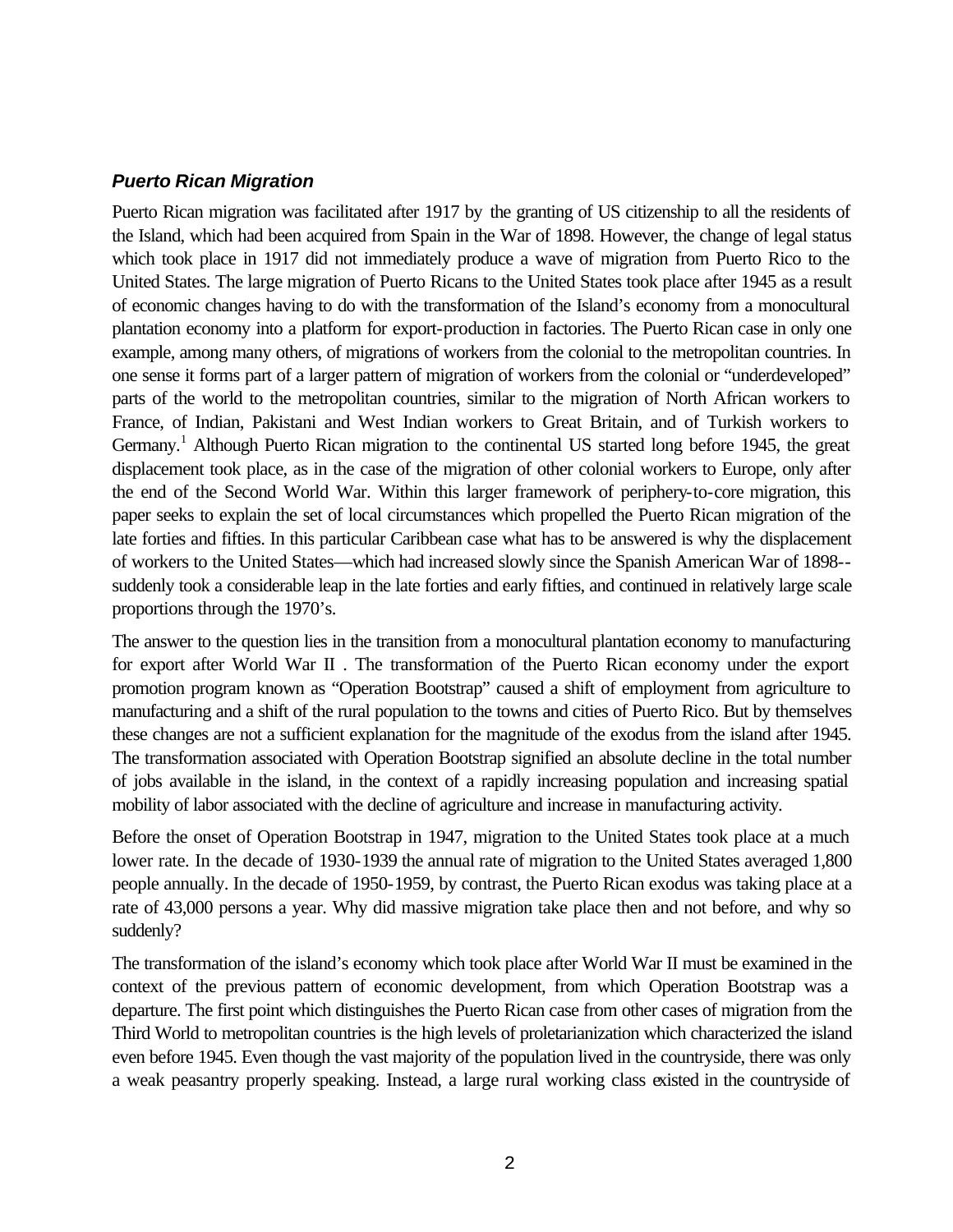Puerto Rico. Unlike many other underdeveloped countries, by 1945 Puerto Rico had already undergone a transformation which had established capitalist agriculture.

Proletarianization in the countryside had begun under the Spanish regime.<sup>2</sup> After the US occupation of 1898, the process of rural proletarianization accelerated precipitously, generating a large rural proletariat. The US occupation of 1898 had a negative impact on the principal economic activity of Puerto Rico under the Spanish regime, the cultivation of coffee for export. Free entrance of Puerto Rican products into the US market promoted the impressive growth of the sugar industry under the US colonial regime, followed by the growth of another protected crop in the US market, tobacco. The development of the monoculture of sugar and to a lesser degree the growth of tobacco cultivation for export for the US market were accompanied by changes in the social structure of the rural regions.

Under the policies imposed by the new colonial power, and particularly as a result of a tax on land imposed in 1901 known as the Hollander Bill, the peasantry polarized. The middle land owning sectors lost ground as land became concentrated into larger farms, at one extreme, and into ever smaller peasant plots on the other, as existing peasant plots were subdivided to heirs, creating a multiplication of farms too small for viable commercial exploitation.3 Vast numbers of peasants lost lands through expropriation, and through the slower process of differentiation of the peasant economy. Sugar production became the main economic activity of the island.

# *Proletarianization in the countryside*

In retrospect, it may seem important to underline that the pre-existing class structure in the Puerto Rican countryside helps explain why the process of industrialization generated such a large exodus of population after 1945. Some accounts of migration, for example, emphasize the "backwardness" and poverty of rural Puerto Rico, without specifying that the plantation economy which developed after 1898 had integrated rural Puerto Rico into the broader processes of capital accumulation propelled by US business interests. In some accounts, poverty and backwardness in the countryside appear as the products of lack of development, not as the result of the particular kind of colonial capitalist development which took place in 1898-1945.<sup>4</sup> In actual fact, rural Puerto Rico was not a "typically backward, traditional agrarian economy." Capitalist agriculture had penetrated the Puerto Rican countryside, large numbers of farmers had become wage workers, and a combination of US agribusiness corporations and local sugar mill owners had taken over the production of sugar, turning Puerto Rico into a paradigmatic twentieth century monocultural plantation economy during the period 1898-1945.<sup>5</sup> The post 1945 migration unfolded against the backdrop of a Puerto Rican countryside in which highly centralized corporate capital and capitalist class relations were dominant.

Under the conditions imposed by the colonial relationship to the United States, rural proletarianization was accompanied by the establishment of sugar mills which in effect functioned as industrial outposts in the countryside, but no significant development of urban industry or industrial towns took place. In a pattern which is typical of colonial economies elsewhere during the same period, industrial development was limited to those branches which were ancillary to the production of the main export products. The cities of Puerto Rico at the beginning of the century were in actuality small towns. None of them reached the level of 100,000 inhabitants. At the time of the US occupation of the Island the municipality of Ponce had a population of 49,198, two thirds of which lived in the countryside. The town properly speaking had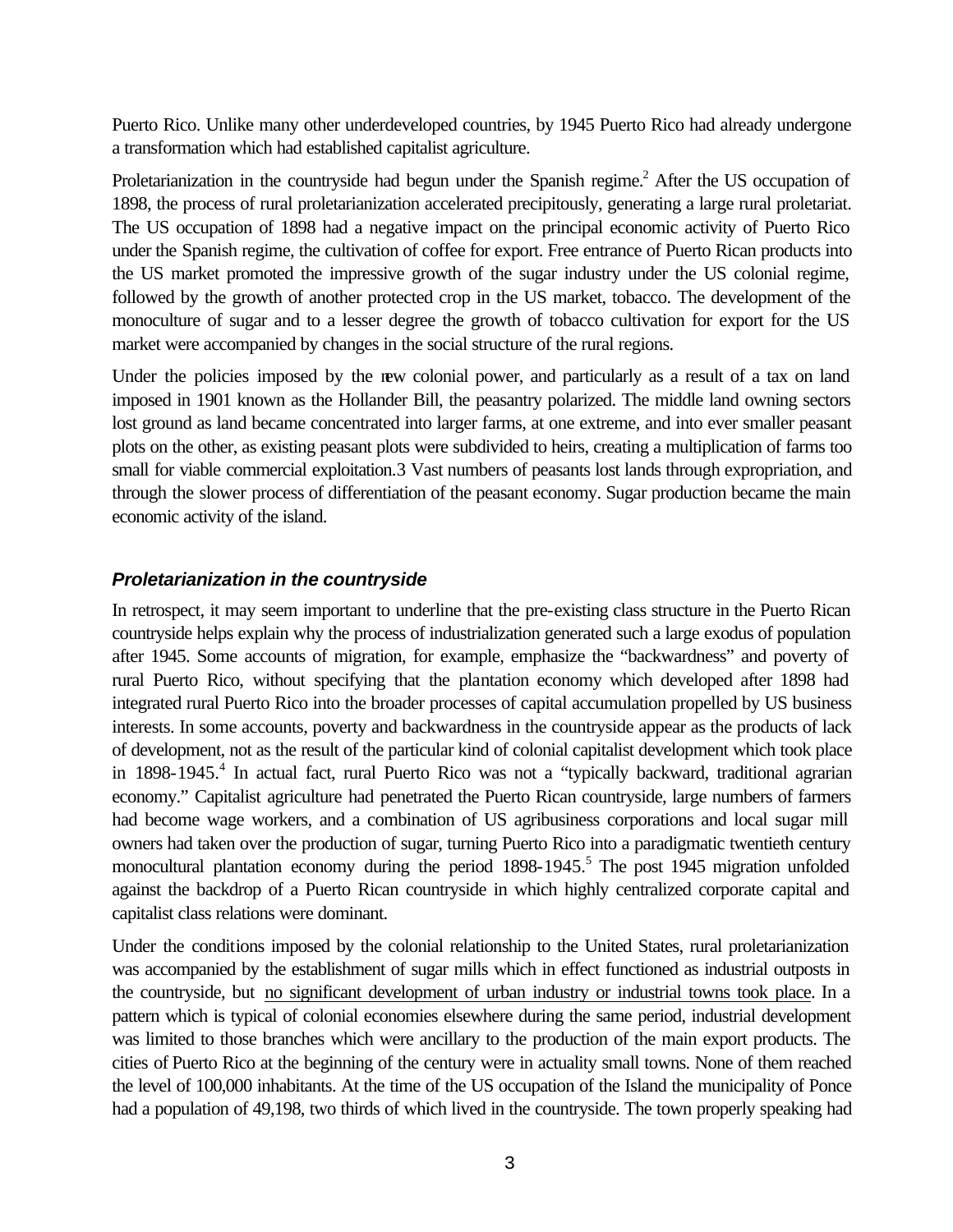only 16,000 inhabitants. Mayagüez had a population of 37,662, of which 12,500 lived in town, the rest in the countryside. Bayamón had 2,200 inhabitants in the town, and 13,000 in the surrounding rural districts.<sup>6</sup> In 1930, 27.7 percent of the population of Puerto Rico lived in urban areas defined by the US Bureau of the Census as localities containing more than 2,500 inhabitants. Of these, only half—about 13 percent—lived in towns with populations of over  $25,000$ .<sup>7</sup> In 1930 72.3 % of the population lived in localities of less than 2,500 inhabitants. During the first half of this century Puerto Rico was overwhelmingly rural.

But overwhelmingly rural does not mean that the island had a peasant economy or that independent farmers provided the bulk of market production. During the first three decades of the 20<sup>th</sup> century the expropriation of small landowners produced the labor force necessary for the production of sugar. But the expropriation of the small farmer outstripped the capacity of the new agricultural production to absorb them. Under different conditions and in a different epoch, this "idle" labor force could have provided the manpower necessary for the development of urban industry. But in  $20<sup>th</sup>$  century Puerto Rico no independent development of industry capable of competing in the international market was possible, because the inclusion of Puerto Rico within the tariff walls of the United States made it impossible for local industries to compete with US manufacturers. The growing mass of workers not absorbed by sugar production could not find employment in urban industries. The result was the appearance of massive unemployment and underemployment among a largely dispossessed rural population, who could not function as a viable independent peasantry but were trapped in the countryside due to the lack of industrial employment in the island. Regionally, the inland coffee zone, which was most affected by the changes in tariff structures and by the new colonial taxes on land, lost population to the coastal zones where the sugar industry was located. The availability of excess labor depressed wages, and this was a chronic complaint among the sugar workers. A study of labor conditions noted a surplus of labor even before the depression of agricultural prices which began in 1921.

> [...] the general complaint of laborers interviewed was that many people were coming down from the hills and cutting the wages down.

> Many coffee laborers, when the season is over in December, move to the coastal districts, which brings them just in time to participate in the cutting and grinding of sugar cane. Not all, of course, are able to do so for a good many reasons; and if large numbers of them were to come down they could not expect to find work as there are sufficient workers in the cane regions.<sup>8</sup>

How this immense reserve of labor developed in rural Puerto Rico is a topic that has yet to be fully studied. The development of a rural proletariat had advanced in the late nineteenth century in the areas where coffee was cultivated.<sup>9</sup> In 1901 a colonial tax on land known as the Hollander Bill forced many small farmers to sell their lands, but the exact number of farmers displaced by this legislation has not been calculated yet. The only available study on the Hollander Bill, which caused a polarization of land ownership in Puerto Rico, remains unpublished.<sup>10</sup> Colonial taxation has been a classical mechanism for the dispossession of local rural populations and has helped throughout the colonial world to generate labor forces available for wage work in plantations and mines. In the Puerto Rican case it was clear that the colonial government intended the expropriation of the small peasantry. Colonial administrators noted that, unlike the tradition in the United States, which left the assessment of property values to local authorities, in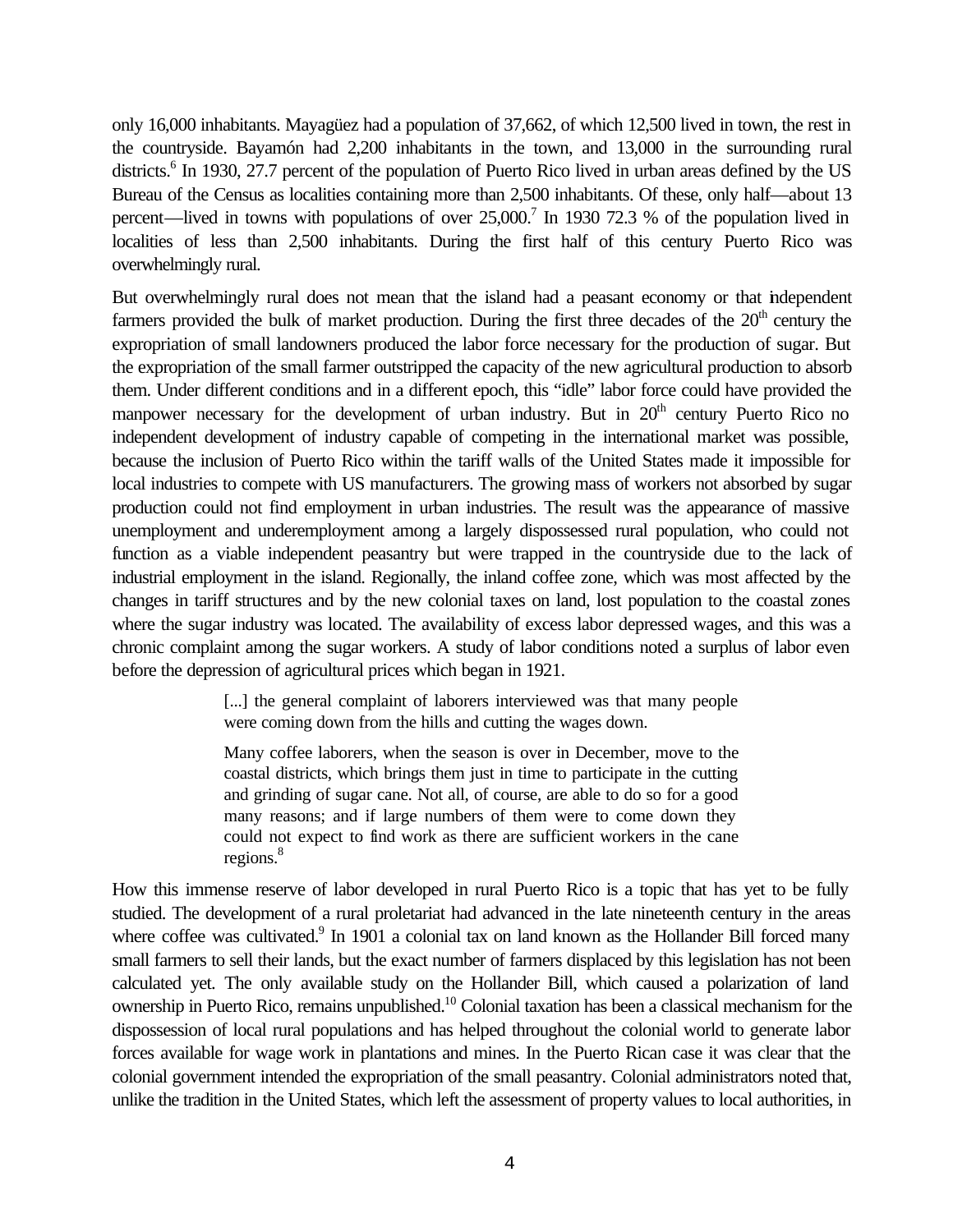Puerto Rico taxation and assessment of property values were directly under the purview of the governor, who was appointed by the president of the United States.

> The administration of the [property] tax, it should be said, is entirely in the hands of the insular government, the treasury of Porto Rico making the assessment of property and taking charge of the collection of the tax. The reason for this arrangement, instead of one by which the tax is collected by the local authorities, as usually prevails in the United States, are to secure economy of administration, on the one hand, and on the other, to avoid the inequitable action in respect to both the assessment of property and the collection of the taxes that would result if these matters were left to the local authorities.<sup>11</sup>

While the effects of the Hollander Bill have not been measured exactly, the number of landless people in Puerto Rico continued to increase under US colonial rule, to a degree that was exceptional in the Hispanic Caribbean at the time. Puerto Rico had a constant surplus of laborers for the sugar harvest. This stands in contrast with Cuba and the Dominican Republic, which had to import workers during the sugar harvest every year.<sup>12</sup> Those who are familiar with the present pattern of migration of workers to Puerto Rico from the Dominican Republic may not remember that in the early decades of this century the flow took place in the opposite direction. Puerto Rican workers moved to the Dominican Republic in search of employment and better wages. In 1913, wages for agricultural workers in the sugar industry of Puerto Rico averaged 47 cents a day. In Cuba they ranged from 92 cents in Pinar del Río to \$1.17 in Camagüey.<sup>13</sup> In 1919, rural workers in Puerto Rico earned between \$.75 and \$1.00 for a 10 to 12 hour day. In Cuba they earned \$2.00 for a 9 hour day.<sup>14</sup> In contrast to Puerto Rico, where there was an abundance of "surplus" labor, "Cuba's great problem is that of Labor supply."<sup>15</sup> Both the Dominican Republic and Cuba lacked a landless rural population in proportions comparable to that of Puerto Rico. The reasons for the disparity have to do with the greater population density of Puerto Rico, the previous history of each island, and particularly, with direct US control of the state administration in the Puerto Rican case. During the early decades of the century Puerto Rican workers migrated to the Dominican Republic, to Cuba, to Arizona, and to Hawaii in search of employment.<sup>16</sup>

Colonial administrators were aware of the effects of proletarianization, matched with the lack of urban industry, among the population. Theodore Roosevelt, governor of Puerto Rico, described the problem of unemployment in 1929 as follows.

> More than 60 percent of our people are out of employment either all or part of each year ... Hundreds come to the government offices weekly, with but a single request—work. They do not ask for a dole, merely the opportunity to earn a livelihood.<sup>17</sup>

The absence of industry was equally noticed. "The labor situation in Puerto Rico," wrote the Chief of the US Bureau of Insular Affairs in 1924, "is not a happy one. The population is so great that it could only live under reasonable conditions if half the people were engaged in industrial occupations. It is quite important that there should be produced in Porto Rico the clothing, the shoes, the material of which houses are built, etc. as it is that food should be produced there. Yet all these things are imported into Porto Rico at the manufactured state."<sup>18</sup>Unemployment figures for this period are difficult to interpret, because in many cases seasonal unemployment was so pervasive during the idle season of the sugar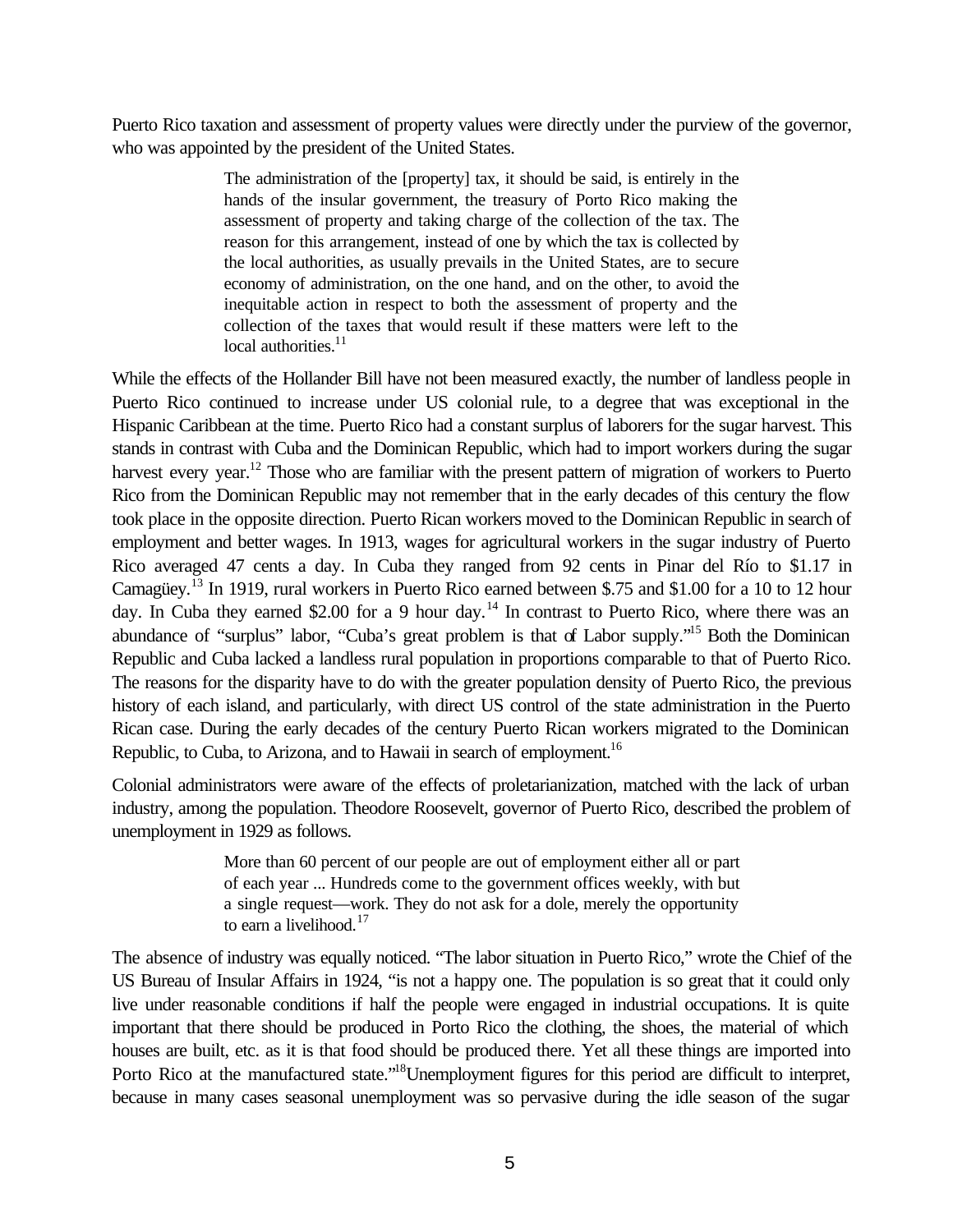industry (*tiempo muerto*) that they render annual unemployment averages unreliable. Government statistics place the rate of unemployment at 17.9 percent in 1910, 20 percent in 1920, 30.2 percent in 1926, and more than 36% in December, 1929.<sup>19</sup>

Urban manufacturing industry properly speaking was almost nonexistent, with the exception of tobacco and cigar factories. According to the 1939 Census of Manufactures there were 23,484 wage earners engaged in "manufacturing activities" of which 9,658, or more than 40 percent, were engaged in the sugar mills and refineries, while over half of the total value added by manufacturing was accounted for by the industries related to sugar.<sup>20</sup> Approximately 40 percent of net manufacturing originated in the sugar based industries.<sup>21</sup> Other industries included rum, the processing of tobacco, coffee, and fruit canning.

> In Puerto Rico the average amount of mechanical equipment per employee is low compared to the United States. Much of the Manufacturing in the island is hand work, not only in the needle-work industry but also in the tobacco processing industry and in most of the enterprises manufacturing for the local market. $^{22}$

Corresponding to the low level of fixed capital investment, the size of manufacturing establishments reveals the backwardness of industry and the feebleness of the towns. Most of Puerto Rico's manufacturing establishments were then extremely small. According to Perloff

> over half the enterprises employ less than six workers and have a weekly payroll of less than \$50. Only 122 plants in the entire island employ more than one hundred workers. The majority of these are sugar mills and liquor distilling plants; although among the larger units are some tobacco processing and needlework establishments which differ from the usual cheap-labor units only in size. $23$

Industry was dominated by sugar and its by-products. The town as the locus of concentration of industrial activity did not emerge in this period because the sugar mills were dispersed throughout the countryside.<sup>24</sup> The few large scale industrial enterprises which did exist in the island were sugar mills, which did not generate urban development or further industrial growth.

# *Migration Before World War II*

Puerto Rican migration to the United States was slow and gradual, compared to the post World War II wave of migration. Employment and underemployment, low wages, and US citizenship promoted outmigration. The magnitude of the movement can be regarded as insignificant not only in relation to the much larger migratory current of the 1950s, but also in relation to the size and proportion of the Puerto Rican unemployed population itself in the pre-1945 period.

In 1930 there were 52,774 first generation Puerto Ricans in the United States, i.e., persons born in Puerto Rico living then in the continental US.<sup>25</sup> Relative to the half million migrants of the 1950s, this figure may seem minor. Of the 52,000 Puerto Rican immigrants in the US in 1930, 45,973, or 88 percent, lived in New York.<sup>26</sup>

The participants of this early migration were largely drawn from the urban population. Given the insignificance of urban centers in Puerto Rico the towns naturally yielded a small number of migrants.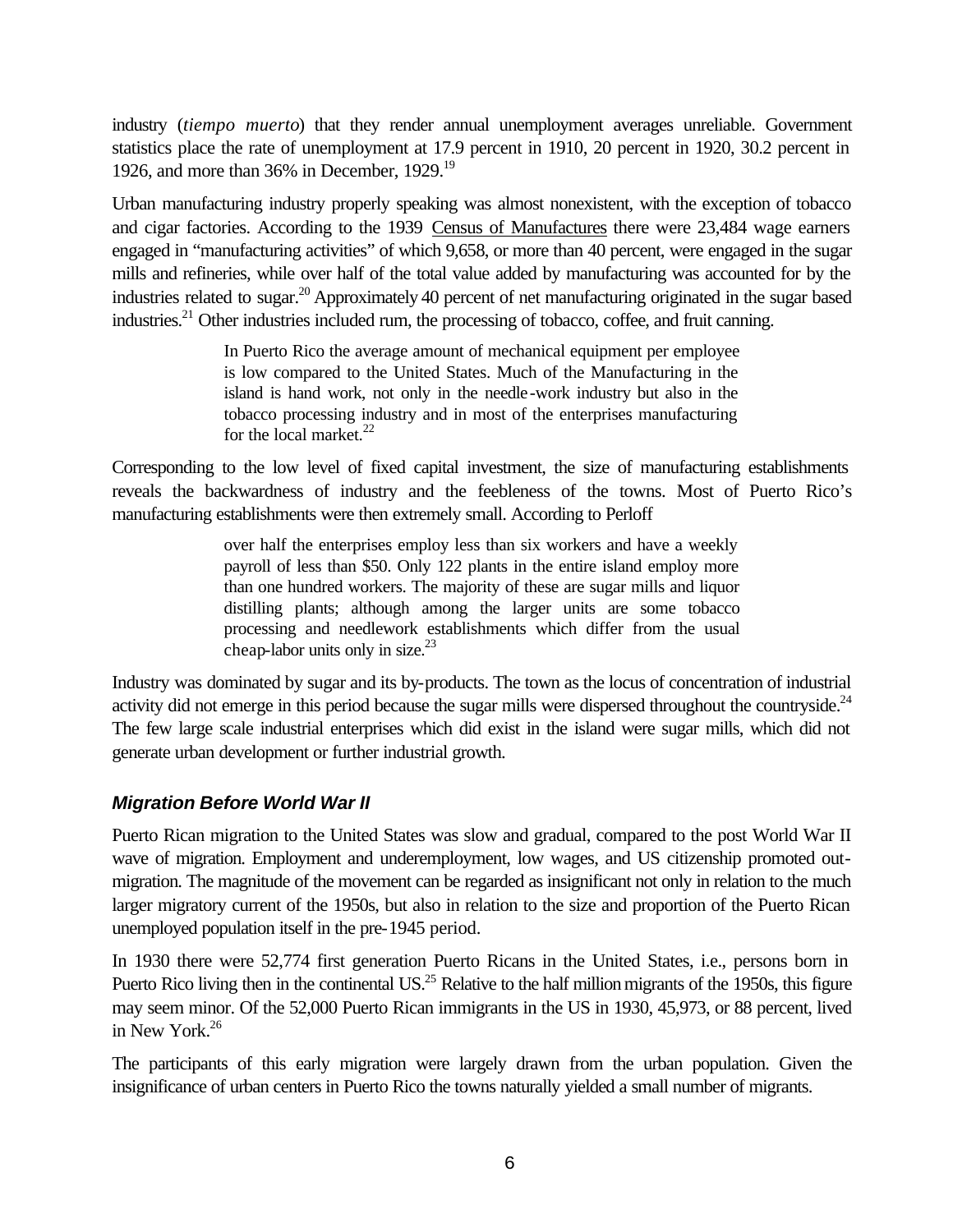| Table 1: Persons Born in Puerto Rico and Living in the         |                                              |          |  |  |  |  |  |
|----------------------------------------------------------------|----------------------------------------------|----------|--|--|--|--|--|
|                                                                | Continental U.S. at Census Dates and in 1935 |          |  |  |  |  |  |
| Year                                                           | Number                                       | Increase |  |  |  |  |  |
| 1910                                                           | 1,513                                        |          |  |  |  |  |  |
| 1920                                                           | 11,811                                       | 10,248   |  |  |  |  |  |
| 1930                                                           | 52,774                                       | 40,963   |  |  |  |  |  |
| 1935                                                           | 58,200                                       | 5,426    |  |  |  |  |  |
| Source: L. Chenault, The Puerto Rican Migrant in New York City |                                              |          |  |  |  |  |  |
| (1938).                                                        |                                              |          |  |  |  |  |  |

Some of these individuals, before leaving Puerto Rico, were trades people and factory workers, or followed some mechanical trade. Domestic workers, and servants constitute another important class. Many needle workers and persons engaged in home sewing have also migrated ... Migration from Puerto Rico comes by way of the towns and cities and not from rural areas. <sup>27</sup>

Migration to the continental United States picked up after the economic crisis of 1921. Between 1910 and 1945, the number of migrants from Puerto Rico to the continental United States was 91,000, or approximately 2,600 a year. Forty five percent of this migration took place during the 1920s, when 42,000 people emigrated from Puerto Rico.<sup>28</sup> In the 1930s the movement slowed down as a result of the far reaching industrial crisis, in spite of the fact that unemployment was at its peak in Puerto Rico. The upturn in the 1920s and the downturn of the 1930s indicate the importance of the capacity of US industry to absorb workers in determining the migratory flow. According to one estimate, with the unemployment rate at 65% there were more than 250,000 jobless workers in Puerto Rico in 1933,<sup>29</sup> but in that year there was a movement of return migration to Puerto Rico instead of the increase of out- migration that one might expect. L. Chenault notes that "many Puerto Ricans found conditions so bad that they desired to return to their former homes. Relief also had a part in the unusual movement of people which took place. Puerto Ricans, like citizens of other states, were often returned to the island." <sup>30</sup> During 1930-35 about 6,000 Puerto Ricans settled in the United States.

The depression determined not only the deceleration of migration to the US relative to the 1920s, but also an absolute reversal during its worst years, notably 1933.<sup>31</sup> During the recession of 1938 there was a reduction in the number of migrants, but not a net return flow.<sup>32</sup>

Throughout its different phases, Puerto Rican migration to the United States has come by way of the towns. This, however, does not rule out that its main propeller has been the rural relative "surplus" population. Town dwellers migrate and are in turn replaced by newcomers from the countryside. In the weakness of the towns we find one of the explanations of the slow tempo of migration before 1945. The other lies in the long term industrial crisis in the US (and worldwide) between the two world wars. The economic expansion that followed World War II undid both of these constraints.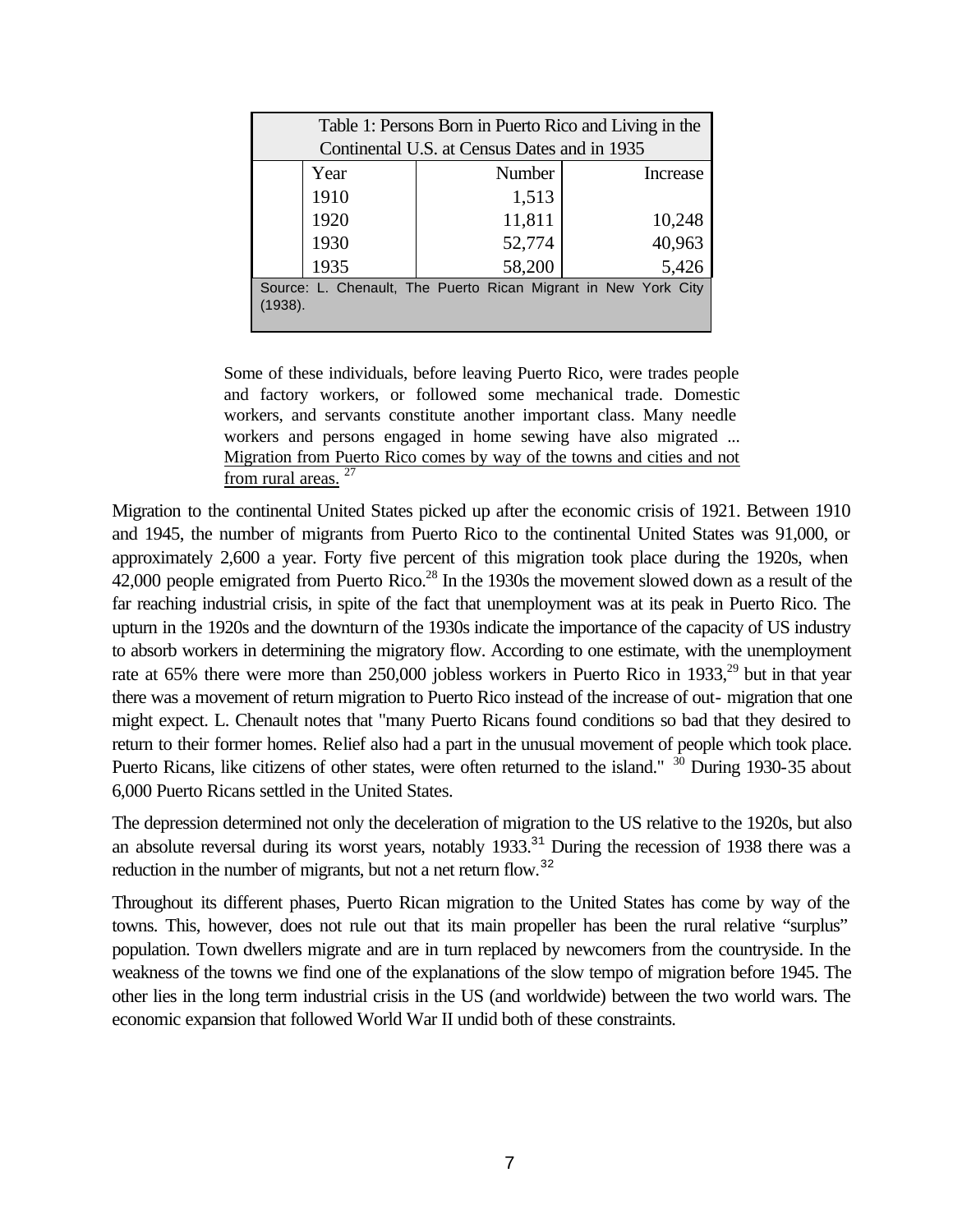| Table 2: Movement of U.S. Citizens between Puerto Rico and the Continental |                 |            |                           |                             |  |  |  |  |
|----------------------------------------------------------------------------|-----------------|------------|---------------------------|-----------------------------|--|--|--|--|
| United States, 1930-35                                                     |                 |            |                           |                             |  |  |  |  |
|                                                                            |                 |            |                           |                             |  |  |  |  |
| <b>Fiscal Years</b>                                                        | <b>Arrivals</b> | Departures | <b>Excess of Arrivals</b> | <b>Excess of Departures</b> |  |  |  |  |
| 1930                                                                       | 18,617          | 9,290      | 9,327                     |                             |  |  |  |  |
| 1931                                                                       | 11,517          | 12,625     |                           | 1108                        |  |  |  |  |
| 1932                                                                       | 9,683           | 10,385     |                           | 702                         |  |  |  |  |
| 1933                                                                       | 8,700           | 9,953      |                           | 1253                        |  |  |  |  |
| 1934                                                                       | 11,569          | 7,466      | 4,103                     |                             |  |  |  |  |
| 1935                                                                       | 13,174          | 10,214     | 2,960                     |                             |  |  |  |  |
| Source: L. Chenault, The Puerto Rican Migrant in New York City. (1938)     |                 |            |                           |                             |  |  |  |  |
|                                                                            |                 |            |                           |                             |  |  |  |  |

| Table 3: Yearly Out-Migration from Puerto Rico, 1940-1988                                              |           |      |           |      |           |      |           |      |           |
|--------------------------------------------------------------------------------------------------------|-----------|------|-----------|------|-----------|------|-----------|------|-----------|
| Year                                                                                                   | $Out-$    | Year | $Out-$    | Year | $Out-$    | Year | Out-      | Year | $Out-$    |
|                                                                                                        | Migration |      | Migration |      | Migration |      | Migration |      | Migration |
| 1940                                                                                                   | 1.008     | 1950 | 34,155    | 1960 | 23,742    | 1970 | 44,082    | 1980 | 16,101    |
| 1941                                                                                                   | 500       | 1951 | 41,920    | 1961 | 13,800    | 1971 | 1,811     | 1981 | 11,000    |
| 1942                                                                                                   | 928       | 1952 | 61,658    | 1962 | 11,363    | 1972 | 41,664    | 1982 | 33,000    |
| 1943                                                                                                   | 2,601     | 1953 | 74,603    | 1963 | 4,798     | 1973 | 28,421    | 1983 | 44,000    |
| 1944                                                                                                   | 8,088     | 1954 | 44,209    | 1964 | 4,366     | 1974 | 36,117    | 1984 | 39,000    |
| 1945                                                                                                   | 11,003    | 1955 | 31,182    | 1965 | 10,758    | 1975 | 39,184    | 1985 | 29,000    |
| 1946                                                                                                   | 24,621    | 1956 | 61,647    | 1966 | 30,089    | 1976 | 38,758    | 1986 | 47,000    |
| 1947                                                                                                   | 35,144    | 1957 | 48,284    | 1967 | 34,174    | 1977 | 4,610     | 1987 | 22,000    |
| 1948                                                                                                   | 28,031    | 1958 | 25,956    | 1968 | 18,681    | 1978 | 20,282    | 1988 | 39,000    |
| 1949                                                                                                   | 33,086    | 1959 | 37,212    | 1969 | $-7,047$  | 1979 | 6,078     |      |           |
|                                                                                                        | 145,010   |      | 460,826   |      | 144,724   |      | 261,007   |      | 280,101   |
| Sources: Figures for 1940-1976 are from Center for Puerto Rican Studies, Labor Migration Under         |           |      |           |      |           |      |           |      |           |
| Capitalism: 186-187; figures from 1977-1980 are from Junta de Planificación de Puerto Rico, Informe    |           |      |           |      |           |      |           |      |           |
| Económico al Gobernador, 1980, p. 290; figures for 1980-1988 are from Junta de Planificación de Puerto |           |      |           |      |           |      |           |      |           |
| Rico, Informe Económico al Gobernador, 1988, chapter. 11, p. 3.                                        |           |      |           |      |           |      |           |      |           |

## *Operation Bootstrap*

The industrialization of Puerto Rican began during World War II, with industries owned by the state, in an effort to supply local consumption and the US armed forces with products which might otherwise not become available in the event of a German naval blockade. But plans for the diversification of the economy of the island had emerged already, as a result of the Great Depression, which ravaged the island, creating widespread misery among the already very poor rural population. The extent of the misery and the vulnerability of the island's economy to fluctuations in the price of sugar led to the first developed critiques of the monocultural plantation model of development. In 1931, Bailey and Justine Diffie published their classic indictment of the Puerto Rican monocultural plantation economy.<sup>33</sup> In 1934 Carlos Chardón issued his plan for the economic diversification of the island, which included the dismantling of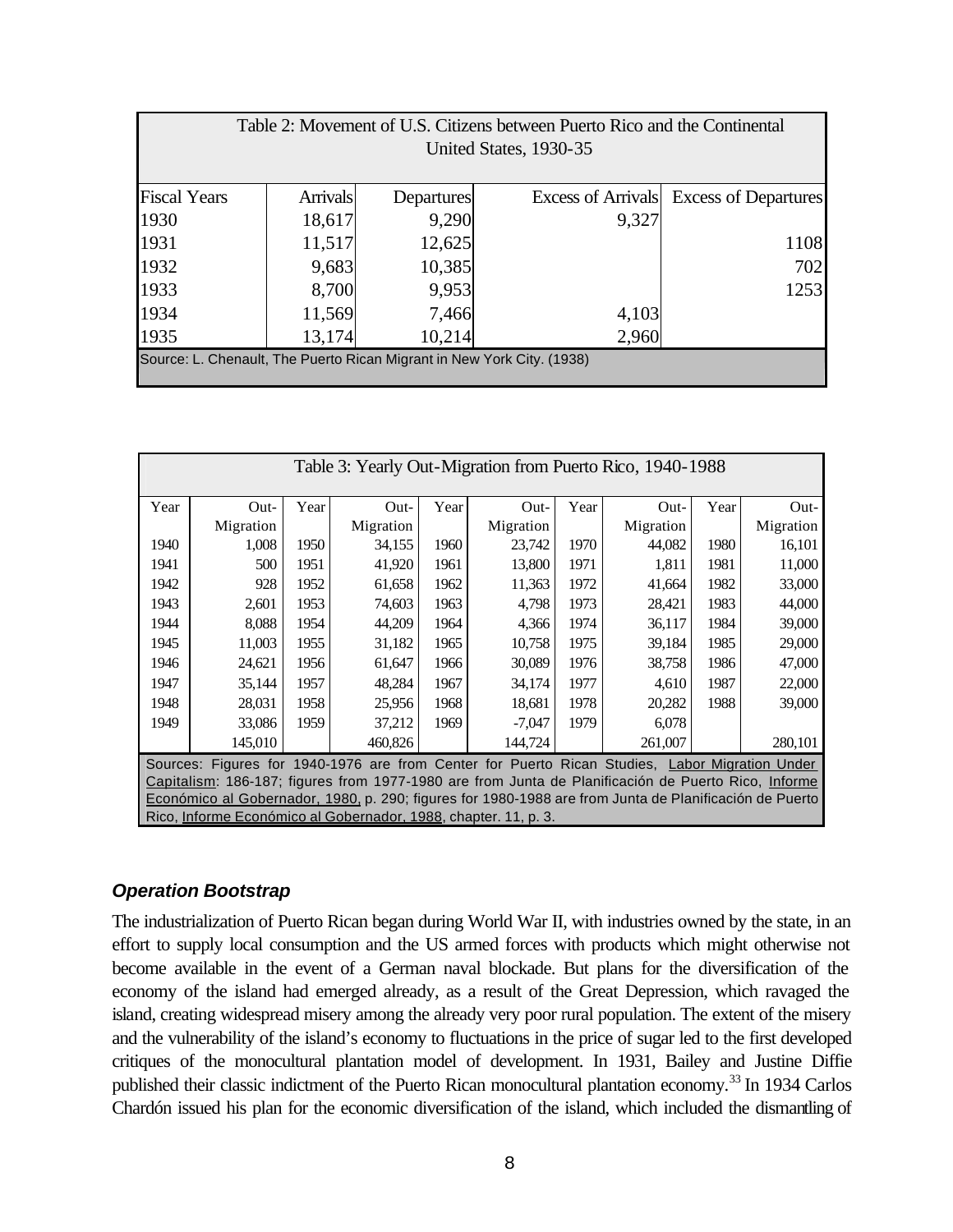the sugar industry and an agrarian reform program.<sup>34</sup> In 1937, Esteban Bird wrote a devastating critique of the monocultural plantation economy.<sup>35</sup>Bird demonstrated that in the early 1930s the Puerto Rican rural worker had an income of twelve cents a day for each member of his family. According to Bird this was four cents more than the cost of feeding a hog in the United States.<sup>36</sup>

The Popular Democratic Party of Luis Muñoz Marín was founded in 1938 on a platform of opposition to the sugar interests. In 1940, it swept the elections to the local legislature and local offices. During the War, a federal program of road construction to connect the diverse military bases led to the construction of local cement plants, and the construction of some other plants producing goods for the local market. After the end of the war, the state promoted process of industrialization was replaced by a system of incentives and tax breaks aimed at attracting private US capital to Puerto Rico. The industrial incentives act of 1947 formally initiated what is known today as Operation Bootstrap. The program of industrialization was coupled with a program of agrarian reform aimed at the sugar industry.<sup>37</sup>

Before Operation Bootstrap, the only significant sectors of modern industry in the island were the sugar cane mills and sugar related industries. Most branches of industry were small, employed few workers and were at the level of handicraft industry. Investments in fixed capital were low, and there was no capital goods producing sector. The plants that utilized modern machinery—the sugar mills—acquired their equipment in the capital goods industries of the US. Thus the monoculture of sugarcane, instead of modernizing the country, as has been claimed, created an unbalanced economic structure. The dispersion of sugar mills throughout the countryside promoted a pattern of development which retarded urbanization and industrialization.

Today sugar production plays a secondary, and even insignificant role in the Puerto Rican economy. The town-country relationship has been altered significantly. In 1980, 66.8 % of the islands population lived in urban areas, as opposed to 27.7% in 1930. The San Juan metropolitan area, as defined by the US Bureau of the Census, contained 1,086,376 inhabitants in that year.<sup>38</sup>Ponce had a population of 253,000; Mayagüez has a population of 183,000; Caguas was fourth with 173,000, and Arecibo fifth with 140,000. Puerto Rico had by 1980 five cities of over 100,000 inhabitants, and one of over a million inhabitants.

The decline of sugar production was part and parcel of the organized project of Operation Bootstrap. American capital began to invest in consumer goods industries. The legislature of Puerto Rico adopted the Industrial Incentives Act of 1947 which, as amended in 1948, granted private firms a ten-year exemption from insular income and property taxes, excise taxes on machinery and raw materials, municipal taxes, and industrial licenses.

> "By the summer of 1950 eighty new industrial plants were in operation and the hundredth was under construction. When the constitution of the new Commonwealth of Puerto Rico came into effect, on July 25, 1952, some 152 factories were in operation. The overwhelming majority were consumer goods industries: producers of textiles, wearing apparel, footwear, electronics equipment, electric wiring, drafting tools, artist's brushes, fishing tackle, artificial flowers, and other plastic and metal articles assembled in Puerto Rico for sale in the Unites States. They were " 'labor intensive' industries, for they relied more heavily on labor than on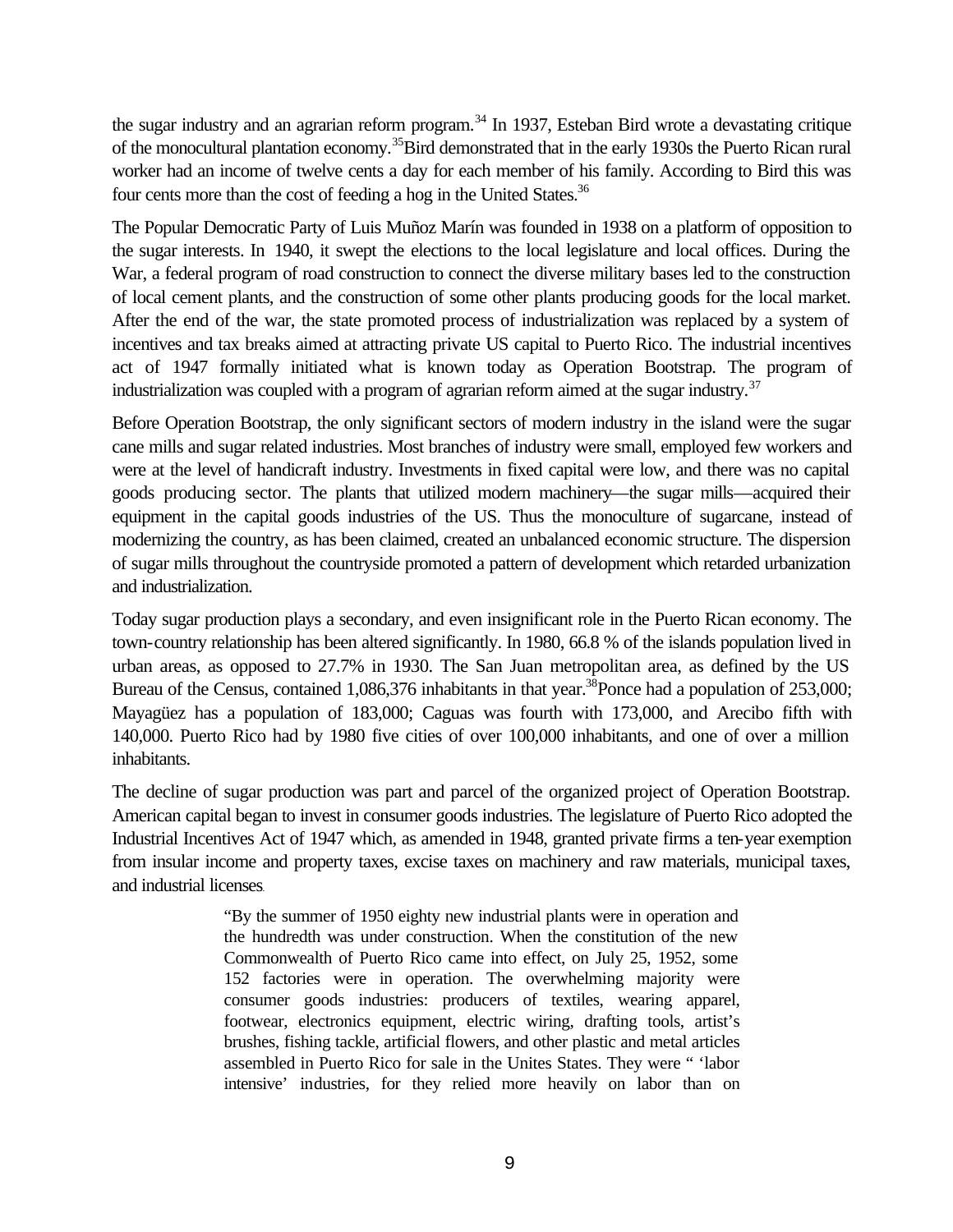machinery to supply the value added to the raw materials which they imported from the mainland."<sup>39</sup>

The dispersion of industry throughout the countryside was altered and substituted by urban centered industry. In 1956 the income generated by the manufacturing sector exceeded that of agriculture for the first time.

A process of expulsion of population from the countryside ensued, simultaneously with the process of urban growth. There were 203,000 workers employed in agriculture in 1950 but in 1960 the number had decreased to 124,000. Of the 51,000 workers of the home needle industry in 1950, only 10,000 remained in 1960. The sugar cane and home needle industries collapsed simultaneously.<sup>40</sup> Manufacturing employment increased from 55,000 to 82,000 during the same period. This was a significant increase but not enough to compensate for the decline in agriculture. Total employment in Puerto Rico decreased from 603,000 in 1951 to 543,000 in 1960. During this decade, 450,000 Puerto Ricans migrated to the United States. Total employment in Puerto Rico reached its 1951 level again only in 1963, when it amounted to  $606,000.<sup>41</sup>$ 

| Table 4: Puerto Rico: Employment, Unemployment, Labor Force Participation Rate,                                                   |                                                                                         |                |        |                      |              |               |  |
|-----------------------------------------------------------------------------------------------------------------------------------|-----------------------------------------------------------------------------------------|----------------|--------|----------------------|--------------|---------------|--|
| and Out-Migration, 1950-1965.                                                                                                     |                                                                                         |                |        |                      |              |               |  |
| Year *                                                                                                                            | Agriculture                                                                             | Non-           | Total  | Labor Force          | Unemployment | Out-Migration |  |
|                                                                                                                                   | $\ast$                                                                                  | agricultural * | $\ast$ | participation $*(1)$ | rate $*(2)$  | **            |  |
| 1950                                                                                                                              | 203                                                                                     | 400            | 603    | 55.50                | 15.40        | 34,155        |  |
| 1951                                                                                                                              | 192                                                                                     | 379            | 571    | 53.50                | 16.00        | 41,920        |  |
| 1952                                                                                                                              | 172                                                                                     | 378            | 550    | 50.90                | 14.80        | 61,658        |  |
| 1953                                                                                                                              | 174                                                                                     | 366            | 540    | 50.10                | 14.50        | 74,603        |  |
| 1954                                                                                                                              | 164                                                                                     | 375            | 539    | 49.00                | 15.30        | 44,209        |  |
| 1955                                                                                                                              | 161                                                                                     | 396            | 557    | 48.30                | 13.20        | 31,182        |  |
| 1956                                                                                                                              | 152                                                                                     | 400            | 552    | 47.50                | 13.20        | 61,647        |  |
| 1957                                                                                                                              | 151                                                                                     | 404            | 555    | 47.20                | 12.80        | 48,284        |  |
| 1958                                                                                                                              | 137                                                                                     | 409            | 546    | 46.30                | 14.20        | 25,956        |  |
| 1959                                                                                                                              | 125                                                                                     | 417            | 542    | 45.40                | 13.30        | 37,212        |  |
| 1960                                                                                                                              | 135                                                                                     | 430            | 565    | 45.70                | 11.80        | 23,742        |  |
| 1961                                                                                                                              | 135                                                                                     | 433            | 568    | 45.50                | 12.70        | 13,800        |  |
| 1962                                                                                                                              | 132                                                                                     | 429            | 561    | 44.20                | 12.80        | 11,363        |  |
| 1963                                                                                                                              | 122                                                                                     | 464            | 586    | 44.40                | 11.00        | 4,798         |  |
| 1964                                                                                                                              | 108                                                                                     | 496            | 604    | 44.60                | 11.20        | 4,366         |  |
| 1965                                                                                                                              | 99                                                                                      | 535            | 634    | 45.40                | 11.70        | 10,758        |  |
|                                                                                                                                   |                                                                                         |                |        |                      |              | 529,653       |  |
| (1)                                                                                                                               | Percentage of the non-institutionalized civilian population belonging to working group. |                |        |                      |              |               |  |
| (2)<br>Percentage of working group who were unemployed.                                                                           |                                                                                         |                |        |                      |              |               |  |
| *Source: Junta de Planificación de Puerto Rico, Serie Histórica del Empleo, Desempleo y Grupo<br>Trabajador en Puerto Rico, 1984. |                                                                                         |                |        |                      |              |               |  |
| ** Source: Center for Puerto Rican Studies, Labor Migration Under Capitalism (New York: Monthly Review                            |                                                                                         |                |        |                      |              |               |  |
| Press, 1978), pp. 186-187.                                                                                                        |                                                                                         |                |        |                      |              |               |  |
|                                                                                                                                   |                                                                                         |                |        |                      |              |               |  |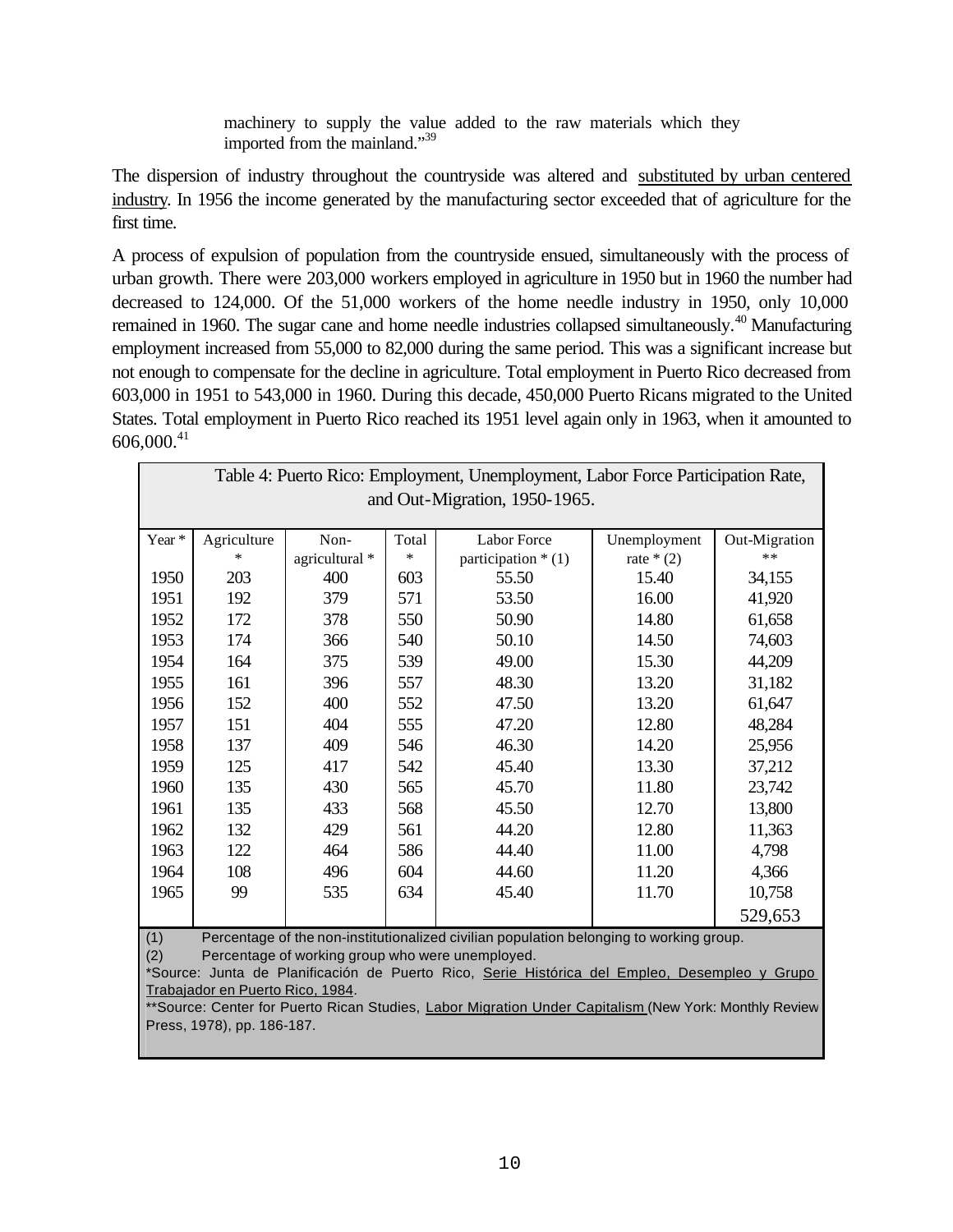The collapse of employment in the sugar cane countryside, together with the growth of towns and conditions of rising employment in the US set the stage for the massive migration of the 1950s. The distribution of the national income by industrial sector changed. In 1950, 35.9% of the labor force was engaged in agriculture and this sector generated 24.3% of the net income of Puerto Rico. In 1960 manufacture—with the exception of the home needle industry—employed 15.1% of the labor force but generated a proportionally higher share of net income, 21.3%.

The introduction of industries of higher productivity was accompanied by an absolute decrease in employment. At the same time, growing shares of the national income were concentrated in the new industrial sectors, which employed relatively fewer workers. The best example is the needle and textile industry. In 1951 there were 51,000 employees in the home needle industry and 12,000 engaged in textile and garment production in factories. The combined net income of the cottage and factory clothing industries amounted to \$18.5 million. In 1960 the cottage industry was reduced to 10,000 workers but the textile and clothing factories increased their labor force to 22,000. Total employment—at home and in factories—in the clothing industry decreased from 63 to 32 thousand between 1950 and 1960, but the net income of the clothing industry increased from \$18.5 to \$60.3 million in the same period.

In 1950 as well as in 1960, net income in textile and garment production represented 20.8% of total manufacturing net income, but the latter had increased from \$89 to \$291 million during the same period, and its share of total insular net income increased from 14.5% to 21.3%. With 31,000 workers less, in 1960, textile and garment production enjoyed a much greater specific weight in the economy, due to the increase in productivity that the shift from cottage to factory production brought about. Accordingly, the industry employed a reduced share of workers.

How many workers were displaced during the decade is hard to tell. Despite the massive rate of outmigration, unemployment rates never fell under 12% during 1950-1960. The labor force participation rate—the percentage of the population of working age active in the labor force—decreased during the decade. This figure is a better indicator than the unemployment rate because the latter does not take into account those "discouraged workers" who give up their search for jobs. In 1972, the agricultural sector's share of net income was  $4\%$ , down from  $31\%$  in  $1940<sup>42</sup>$ . The only exception to the decline of agriculture has been the dairy industry, which produces for the local market. Puerto Rico produced 1,286,000 tons of sugar in 1950, but in 1972 it only produced 295,000 tons.<sup>43</sup> As one may expect, the decline of sugar cultivation resulted in the deterioration of cultivated land and deterioration of the quality of the crops. In 1950 one hundred tons of sugar cane yielded twelve tons of sugar. In 1972, by contrast, the same amount of cane yielded less than seven tons of sugar.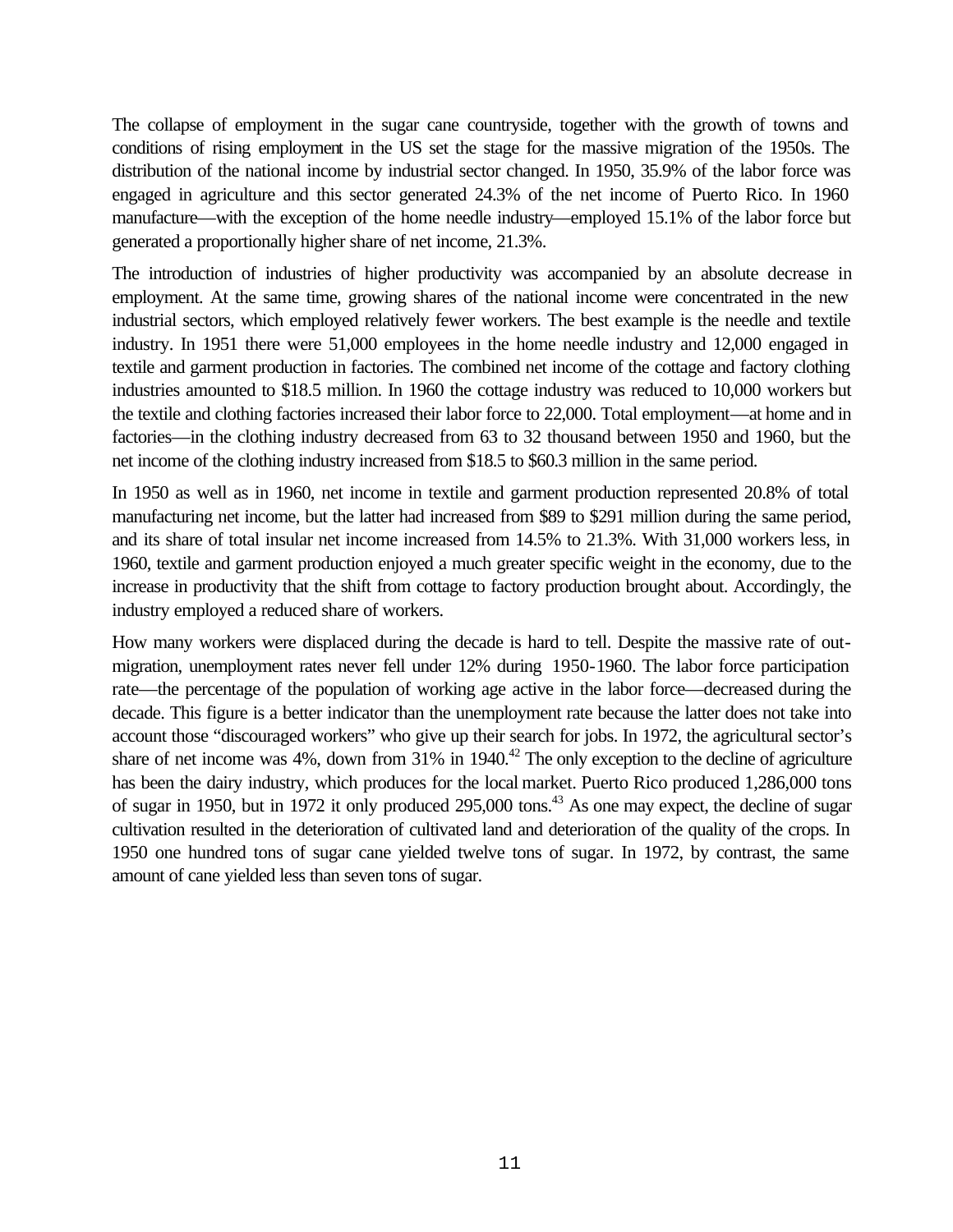| Table 5: Puerto Rico: Employment in Agriculture, 1940,<br>1950, 1960 (in thousands) |      |      |      |  |  |  |
|-------------------------------------------------------------------------------------|------|------|------|--|--|--|
| Year                                                                                | 1940 | 1950 | 1960 |  |  |  |
| Cane                                                                                | 124  | 87   | 45   |  |  |  |
| Coffee                                                                              | 26   | 22   | 23   |  |  |  |
| Tobacco                                                                             | 18   | 20   | 9    |  |  |  |
| Other                                                                               | 61   | 85   | 47   |  |  |  |
| Fishing                                                                             |      | 2    |      |  |  |  |
| <b>Total Agricultural employment</b>                                                | 229  | 214  | 124  |  |  |  |
| Non-Agricultural Employment                                                         | 283  | 382  | 419  |  |  |  |
| <b>Employment of all Kinds</b>                                                      | 512  | 596  | 543  |  |  |  |
| Source: Puerto Rico Planning Board.                                                 |      |      |      |  |  |  |

The migration in the 1950s is intimately intertwined with the shift from sugar monoculture to industrialization. The "surplus" population in the countryside generated during the period of sugar monoculture remained latent until the 1950s, when the channels were open to its exodus toward the new towns in Puerto Rico and through them, as a stepping stone, to the cities of the US.44 This "surplus" population was trapped in the countryside until it was able to burst out in the 1950s, toward both the towns in Puerto Rico and through these, to the cities of the US. The birth of industrial towns in Puerto Rico, the opening of the cities in the US to this population seeking an outlet, and the changing conditions in the world economy, which included a new tendency to export light industry to the colonial world, combined to promote massive and sudden emigration from the island.

During the post-World War II period, to the "surplus" population characteristic of the period of sugar monoculture was added a new "surplus" population that resulted from the renewed expulsion of workers from the land by the rapid decline of sugar production. These two processes combined to produce the "push factors" promoting the exodus of 450,000 Puerto Ricans from an island whose total population in 1950 was 2,210,000.

The growth of industrial employment did not function as a counter-tendency to the decline of agricultural employment. Urban industry absorbed workers, but at a pace hardly sufficient to keep pace with the rural exodus. In fact, the increase of employment in the new industrial branches did not absorb more workers than the number expelled by the decline of traditional manufactures. If we include the home needle industry in the account, there was an absolute decrease of employment in manufacturing.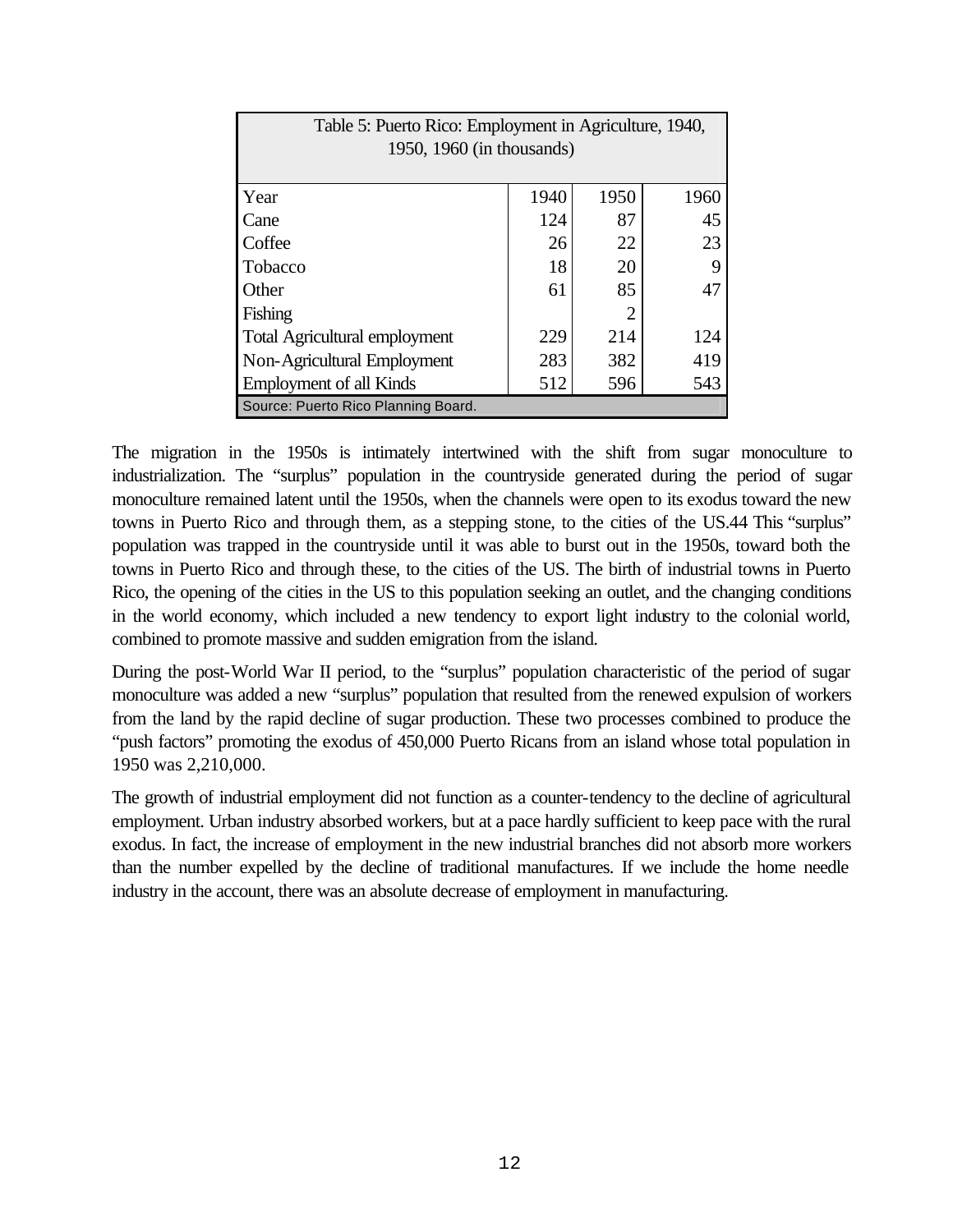| Table 6: Puerto Rico: Manufacturing Employment, 1940-1960 (in              |      |      |      |  |  |  |
|----------------------------------------------------------------------------|------|------|------|--|--|--|
| thousands)                                                                 |      |      |      |  |  |  |
| Year                                                                       | 1940 | 1950 | 1960 |  |  |  |
| Sugar                                                                      | 20   | 11   |      |  |  |  |
| <b>Tobacco Products</b>                                                    | 6    | 6    |      |  |  |  |
| <b>Textiles</b>                                                            | 17   | 12   | 22   |  |  |  |
| Liquor                                                                     |      |      |      |  |  |  |
| Others                                                                     | 13   | 24   | 43   |  |  |  |
| <b>Manufacturing Jobs</b>                                                  | 56   | 55   | 81   |  |  |  |
| (except home-needle industry)                                              |      |      |      |  |  |  |
| Home Needle Industry                                                       | 45   | 51   | 10   |  |  |  |
| <b>Total Manufacturing Employment</b>                                      | 101  | 106  | 91   |  |  |  |
| (Including Home Needle Industry)                                           |      |      |      |  |  |  |
| Source: Junta de Planificación de Puerto Rico, Serie Histórica del Empleo. |      |      |      |  |  |  |
| Desempleo y Grupo Trabajador en Puerto Rico, 1984.                         |      |      |      |  |  |  |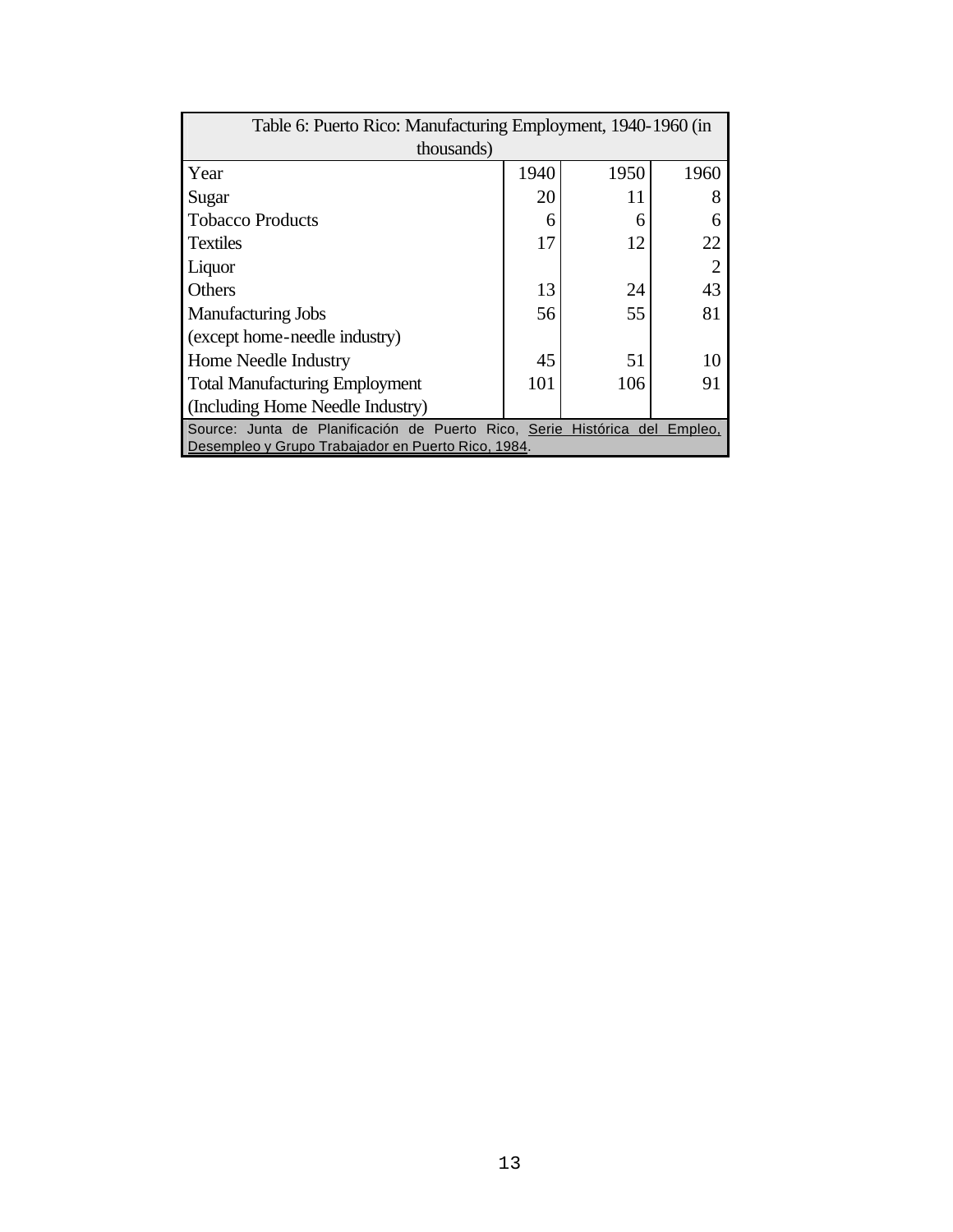**Emigration from Puerto Rico, 1900-1990**



**Year**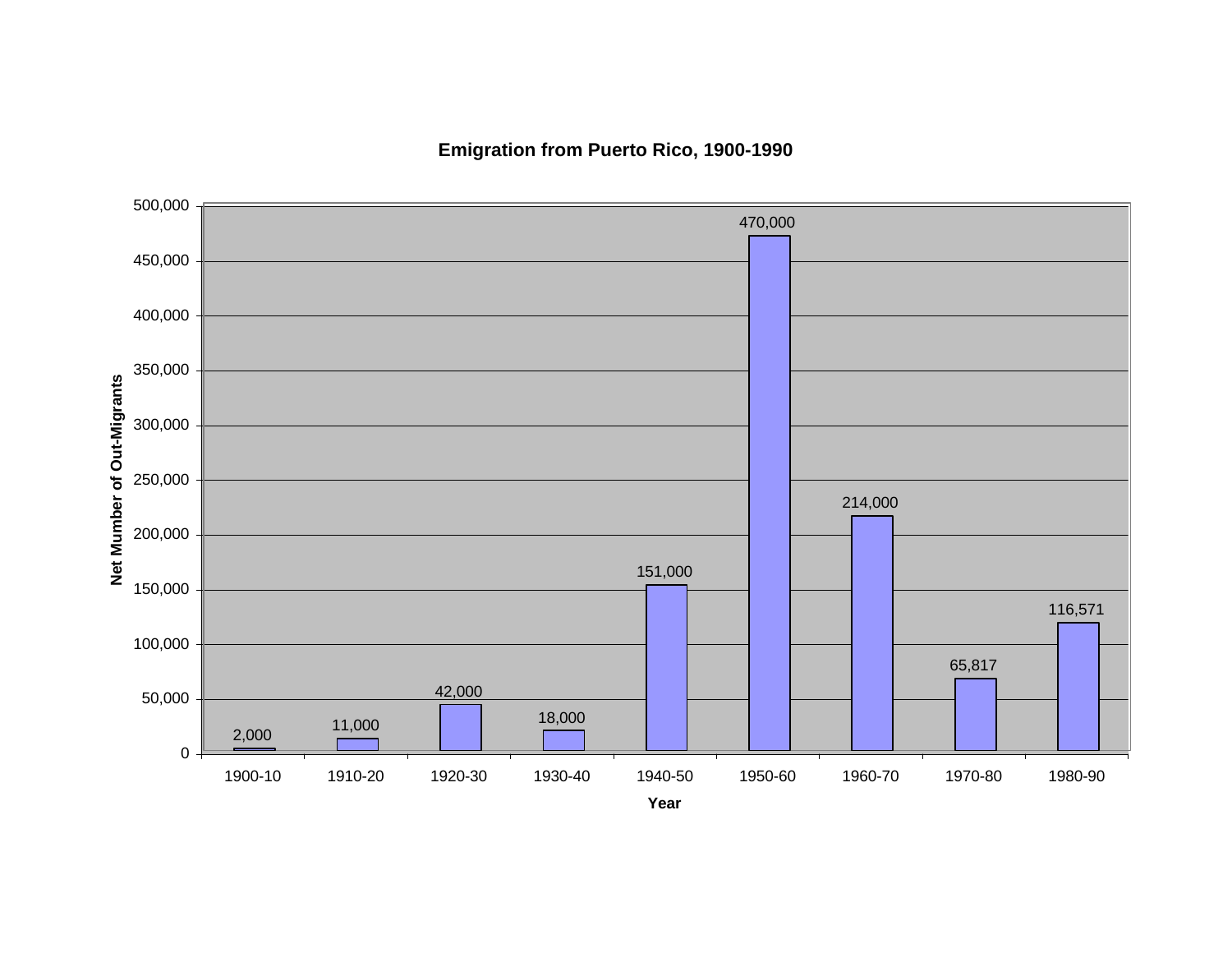Puerto Ricans in the 50 States

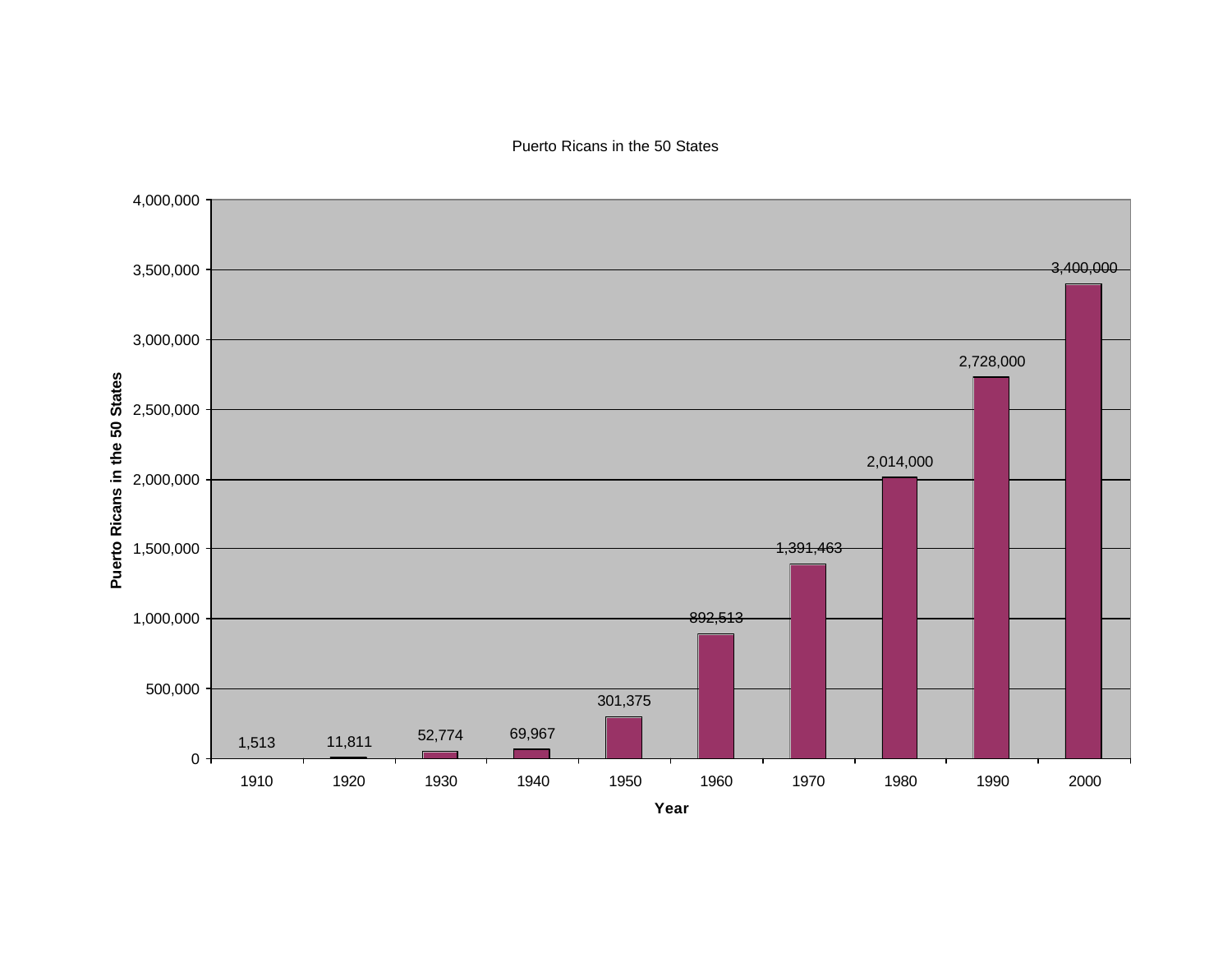**Employment in Puerto Rico, 1950-1965**

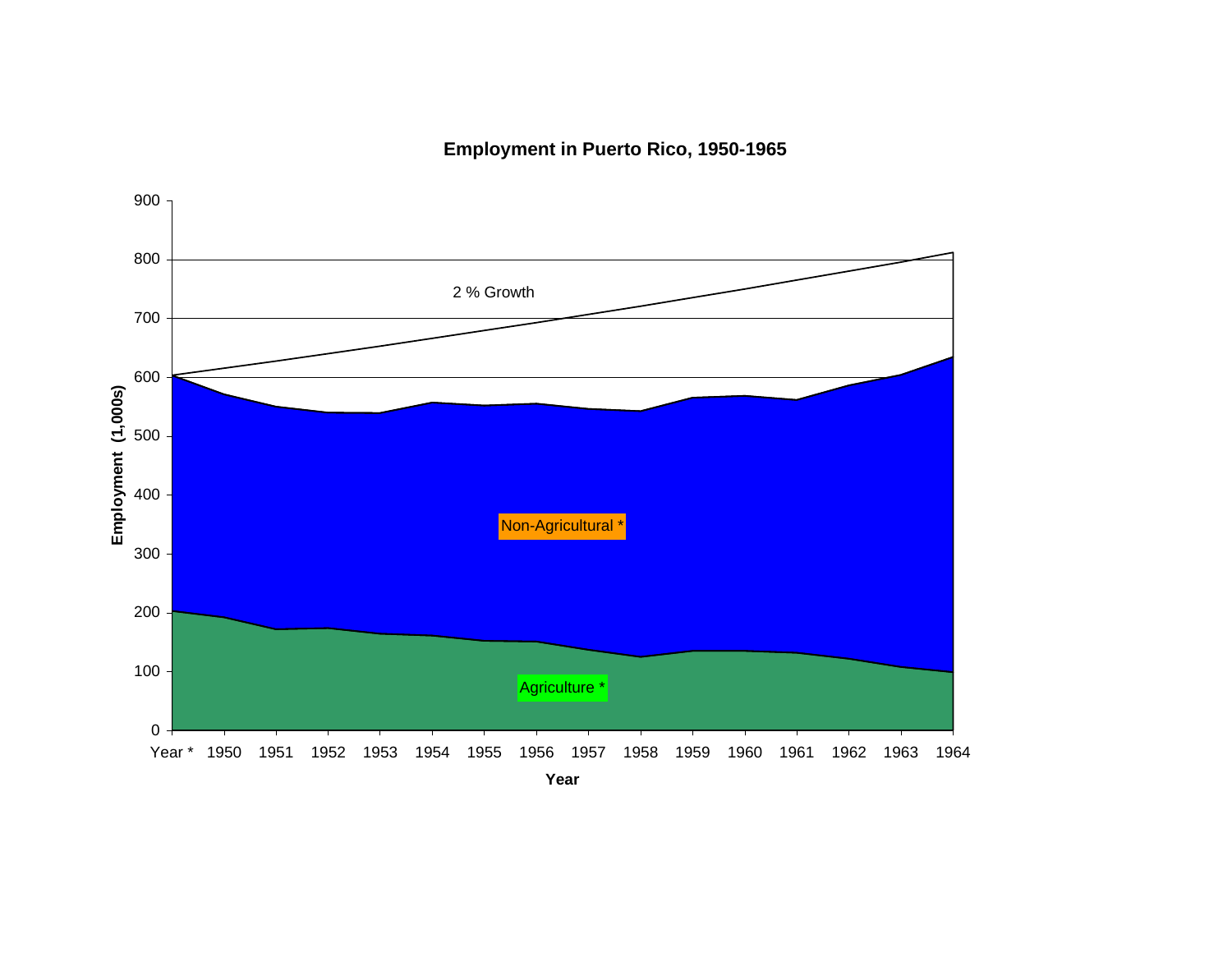

**Index of Sugar Production and Sugar Employment in Puerto Rico: 1950=100**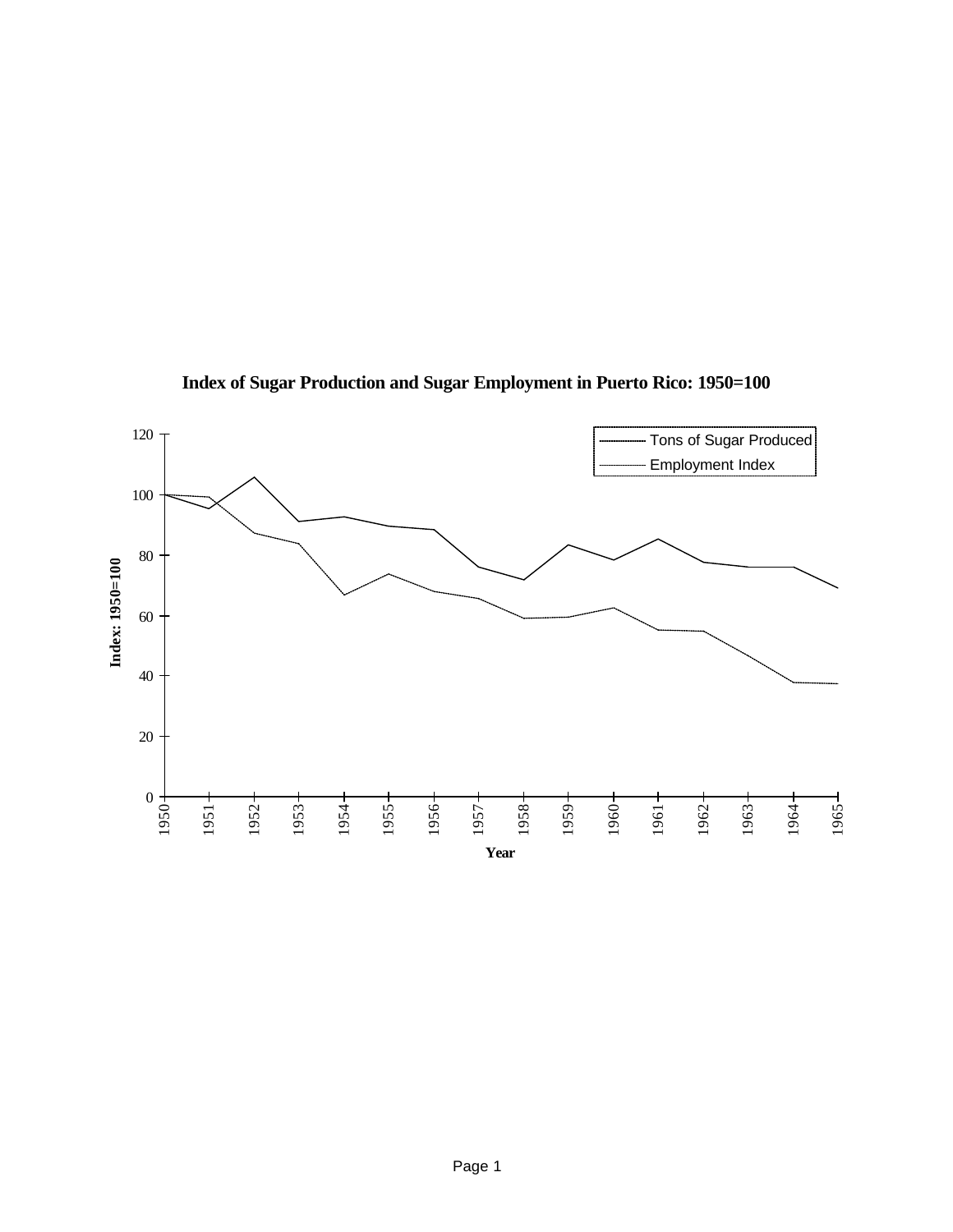### *The Decline of the Sugar Industry*

Part of the historical program of the Partido Popular Democrático was the elimination of dependence of the island's population on the sugar industry. As part of its agrarian program, the Popular Democratic Party resurrected a law introduced by the US Congress early in the twentieth century, called the 500 acre law. This piece of legislation, introduced by protectionist beet farmers in the US in an attempt to prevent competition from the colonial sugar industry, was part of wider legislation which also attempted to prevent the development of the sugar industry in the Philippines through the limitation of corporate land ownership there to 1,050 acres. The law was never applied in Puerto Rico or the Philippines. The revival of the 500 acre law by the Popular Democratic Party did not significantly reduce sugar output in Puerto Rico. Sugar production peaked in the early 1950s and then remained stable throughout the decade. It is simply not true that the sugar industry collapsed in the face of an aggressive agrarian reform carried out by the Partido Popular Democrático. A study of the decline of the sugar industry of Puerto Rico characterized the agrarian reform of the Populares as "nothing more than a 'real estate' transaction between the government and the sugar interests. There are currently over 100,000 acres in open violation of this law."<sup>45</sup>The real decline did not take place until 1964.

There was no sudden collapse of the sugar industry in Puerto Rico. Throughout the 1950s, sugar production in Puerto Rico hovered around the yearly figure of one million tons. However, employment in the sugar industry declined much faster that total sugar output, suggesting an increase in productivity during the decade. New varieties of cane increased agricultural yields, particularly in the lands operated by large corporations such as the Aguirre Sugar Company. Productivity in the sugar industry increased from a level of 14.82 tons of sugar per worker in 1951 to 25.25 tons of sugar per worker in 1964, an increase of 70 percent.<sup>46</sup> The sugar corporations were able to sustain high levels of output while at the same time shrinking their payrolls. Between 1950 and 1960, the sugar industry laid off 42,000 workers. In 1960 the sugar industry produced 70 percent as much sugar as in 1950, with 40 percent as many workers. The sugar mills, which had been the main representatives of modern industry employing 20,000 workers in 1940, employed 13,000 in 1948 and only 8,000 in 1952.<sup>47</sup>

Most of the employment in the sugar industry was generated by the agricultural phase of the process, which was difficult to mechanize. The cutting of sugar cane was done by field workers with a machete, essentially with the same technology of the 19th century. In Puerto Rico there was no mechanization of the cutting phase in the 1950s. What seems to have made the difference in the 1950s was the mechanization of the process of lifting the sugar cane into trucks once it was cut. "Most of the improvement in labor productivity between 1951 and 1964 was the result of mechanizing the loading phase in the fields. Simple field cranes replaced labor in loading the cane into the trucks. By 1964, almost 100 percent of the cane was completely loaded by machinery."<sup>48</sup> After 1964, productivity growth in the sugar industry ceased. Smaller mills began to shut down operations while some of the larger mills actually increased their share of sugar production. The only municipality in which the area planted in cane increased in 1963-72 was Guánica on the southwestern coast, the site of the gigantic Guánica mill of the South Porto Rico Sugar Company. Between 1950 and 1955, Central Constancia in Ponce and Central San José ceased operations. In 1955-60 Pasto Viejo in Humacao, and centrales Rochelaise and Victoria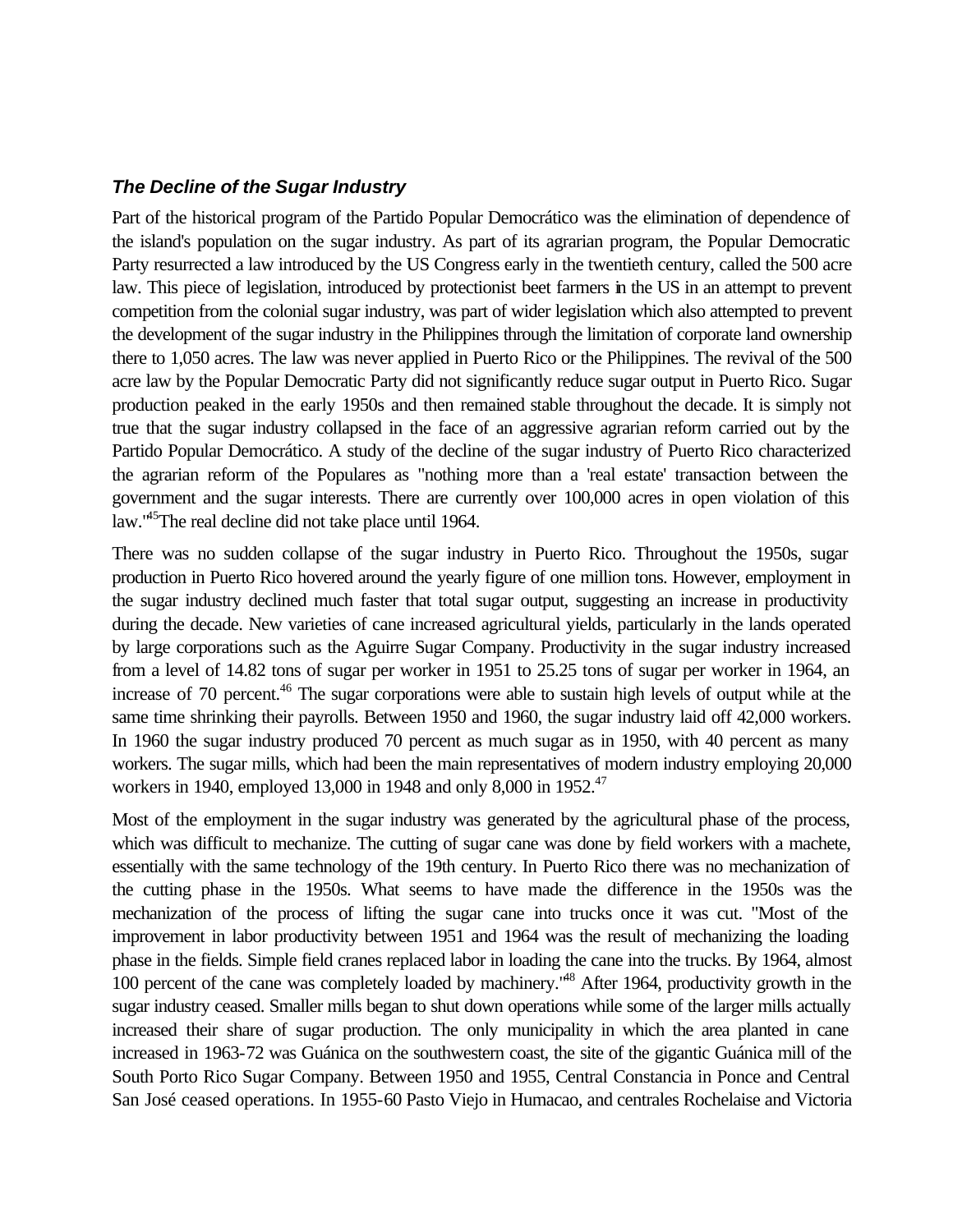closed down. In the first half of the 1960s Constancia , El Ejemplo, Guamaní, Juanita and Plazuela shut down. Centrales Canóvanas, Cayey, Machete, Río Llano, Rufina, San Vicente, Santa Juana and Soller all closed down between 1965 and 1970. Cortada, Juncos, Lafayette, Los Caños and Monserrate closed down between 1970 and 1975. The giants of the industry, which were established in the first decade after the US occupation of the island and which controlled much of the wealth of the insular economy for decades, finally collapsed in the late 1970s and eighties. Central Fajardo of the Fajardo Sugar Company closed down in 1978. Central Guánica, which had been in the first decade of the century the largest sugar mill in the world, closed down in 1982. Central Aguirre, whose yearly dividends of 30 percent to its owners earned it the title of "Drake's Treasure" in the 1930s, closed down in 1991.<sup>49</sup>

By the late 1980s and 1990s the sugar industry of Puerto Rico was in a profound state of decline. Headlines in the local press of the island pointed to the unprofitability of the industry and the obsolescence of the industrial equipment. The few remaining centrales which were operated by the government-owned *Corporación Azucarera* needed constant government subsidies so sustain operations, and in some years they were even unable to supply enough sugar for the local market or even enough molasses for the rum industry.<sup>50</sup>

### *The Decline of the Home Needlework Industry*

The home needle industry in Puerto Rico developed after 1914 as a result of the closure of traditional US sources of supply of embroidered cloth and drawn linen. France, Belgium and Japan, the traditional providers, became inaccessible during and after the First World War due to the German blockade, high tariffs, and virtual embargoes. $51$  The wholesale trade in cloth and garments was controlled by large manufacturers and specialty stores, and responded to the development of mass produced *ready made* clothing which replaced locally craft-produced garments. Garments were manufactured in large factories, in smaller establishment called *sweatshops*, and in the homes of the workers who received already cut consignments of cloth and materials. There had been some development of the garment industry for export to the US market between 1898 and 1914, but the big expansion of employment in that industry in Puerto Rico happened after 1914. In 1909, after 40,000 workers from different branches of the garment industry went on strike in New York, the Department of Education in Puerto Rico introduced needlework classes into its school curriculum. Between 1909 and 1926, 26,277 women were trained through the public education system in Puerto Rico to provide an abundant and skilled labor force for this industry.<sup>52</sup>

The development of the garment industry is intimately intertwined with the development of the two other principal export crops of the Island, sugar and tobacco. Garment production took advantage of the transportation infrastructure, such as trains, trucks, and ships, introduced originally to service the sugar industry.<sup>53</sup> The seasonal nature of employment in the sugar industry pushed many households in the rural areas and in the towns into misery during the *tiempo muerto*. Employment in the home needlework industry was a means of household survival during the off-season when the majority of male workers were unemployed. During the months of August, September and October, payrolls in the sugar industry shrank to half their harvest time size (January to July). In November, the sugar industry employed only a third as many workers as during the harvest, so that two thirds of the workers and small cane growers were idle.<sup>54</sup> Home needlework was an industry "without any foundation except misery. It could exist only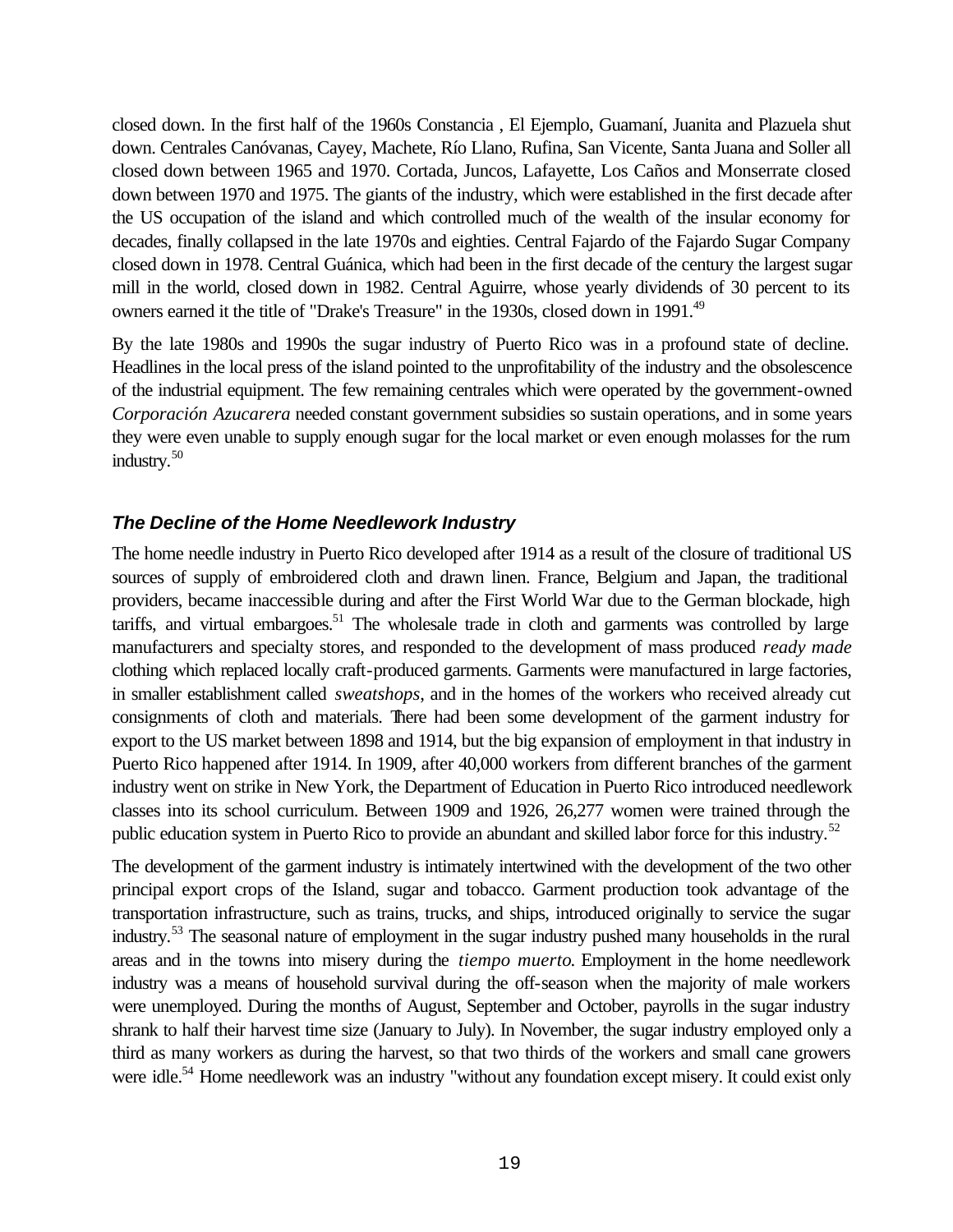on desperation wages. No one could make a living at it; but a woman whose husband is unemployed and whose children are starving will go to great lengths for the price of a few pounds of rice.<sup>165</sup>

There were some rather large workshops in Puerto Rico. In 1918, four large establishments in Mayagüez employed 1,000 workers, and two large establishments in Ponce employed 1,400. However, most shops were small. By 1930 there were 166 garment shops with approximate average employment of 40 workers each. As the sugar industry advanced, and generalized the problem of seasonal unemployment, garment production also advanced. Because most of the workers were women, wages in the industry were considered "supplementary" to those of the household males, allowing the jobbers to pay very low wages. However, these large shops paid better wages than home production, and allowed the workers congregated at the production site to organize, in contrast to the dispersed household producers who dealt individually with the jobbers. The poorer paid household producers were responsible for the bulk of the output of the needlework industry. Home workers were much more numerous than the workers in the *sweatshops*. Ninety percent of garment production took place in the homes of the workers, in the classical pattern of "putting-out" or "cottage" industries.<sup>56</sup>

The number of employees in the official figures are probably an underestimation. In many homes, women worked and were assisted by their children, and in times of economic duress, adult males also worked in cottage production, but the figures for wage employment in the cottage industry register only the transactions between the women and the intermediaries who delivered the materials and picked up the finished product.. According to a Report of the Women's Bureau of the US Department of Labor, more than 40,000 families were employed in the domestic needlework industry in Puerto Rico in 1933.<sup>57</sup> In 1929, the sugar industry paid \$4.6 million in wages, the garment industry \$3.1, and the tobacco industry \$1.9. Garment production became the second largest source of wage employment in the island. During the 1930s, the industry became the second largest employer in Puerto Rico.<sup>58</sup>

> The system as it now works is this. A continental agent takes to the Island all the necessary materials for turning out the completed product, sets himself up in a rented storehouse and announces that he is ready to put out the goods he has brought. He seldom deals with the workers directly, for being alone or at best having one or two partners, he cannot supervise the entire process. The cloth and other materials are put out to a number of subagents who, in turn, make contracts with the women for doing the work. Most of the work so done is carried to the homes of the workers where it is made up. $59$

Total employment in the needle and textile industries increased from 18,000 in 1920 to about 70,000 in 1948, three and a half times faster than the increase of manufacturing employment in other branches during the same period.<sup>60</sup> As late as 1950, the cottage needle industry employed as many workers as all other manufacturing sectors combined. <sup>61</sup>

Most studies of the home needle industry end in the 1930s or 1940s. However, the precipitous decline of the home needle industry took place in the decade of 1950 to 1960, the decade of the great migration of Puerto Ricans to the United States. In 1938, the Federal Labor Standards Act became law in the United States and was extended to Puerto Rico. In the United States, out of a labor force of 54,000,000, only about 300,000 were affected by the minimum wage legislation. The overwhelming majority of workers made above the minimum wage, and factory wages were typically at least double the minimum wage, but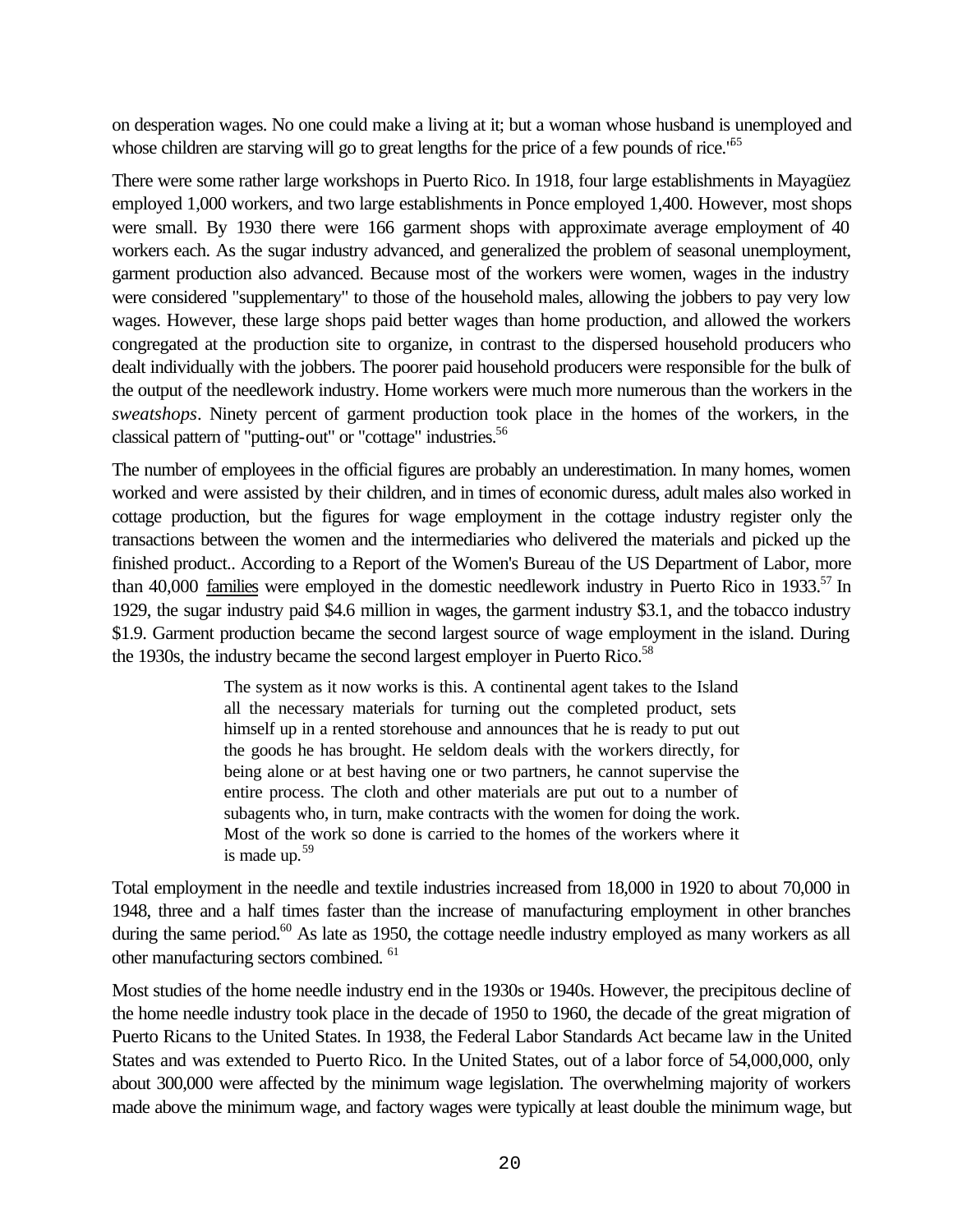in Puerto Rico the federal minumum wage stood above the level of wages in the majority of branches of employment. "Home needlework, which from the point of view of employment was by far the largest manufacturing industry in Puerto Rico, with average earnings of between  $3¢$  and  $4¢$  an hour, was the most seriously affected of all. For such an industry, a 25¢ hourly wage was fatal.<sup>'62</sup> The Puerto Rico Chamber of Commerce sent a delegation in May 1939 to Washington to protest the application of the minimum wage legislation. The US Department of Labor reported that "The needlework industry consisted principally of hand sewing operations performed by women in their homes on material supplied by manufacturers and jobbers on the mainland, and supervised locally by a series of contractors and subcontractors. It suffered from competition from China, the Philippines and the Madeira Islands, pricecutting among contractors, and inefficient organization. This and many of the other industries on the Island were marginal in the sense that their existence depended upon the maintenance of low wage rates." Between 1937 and 1940 needlework exports from Puerto Rico dropped from over \$20 million to \$5 million, and some sectors of the needlework industry left the island permanently at this time.<sup>63</sup> A Report by the office of the governor of Puerto Rico concluded that "the Needlework Industry of Puerto Rico cannot pay a minimum wage rate of 25 cents an hour." As a result of these problems new bills were introduced in the US Congress between March 1939 and May 1940 amending the Fair Labor Standards Act for Puerto Rico and the Virgin Islands. The amendment, S. 2682, authorized minimum wage administrators to set up industry committees to recommend minimum wage rates for Puerto Rico and the Virgin Islands. This revision to the rise in wages, which was threatening to employers, was combined with submarine blockades which interrupted Far Eastern competition during World War II, and by 1950 needlework exports were far above the prewar peak.

After 1954, revisions to FLSA raised wages in Puerto Rico and employers fled the island.

"Particularly in apparel and especially in the lines under the jurisdiction of the International Ladies' Garment Workers Union, Puerto Rico's new apparel factories (as distinct from home needlework) were becoming of substantial competitive importance. Mainland employers and the union both complained about what they regarded as the unfair nature of this competition which depended mainly on the lower wage rates prevailing in Puerto Rico. Mr. David Dubinski, president of ILGW, was particularly outspoken in urging that a  $25¢$  an hour increase being considered for the Federal statutory minimum also be applied to each of the various minimums then existing in Puerto Rico."<sup>64</sup>

Governor Luis Muñoz Marín argued before the House Committee of Education and Labor that raising the minimum wage represented an invasion of the spirit of self government implicit in Puerto Rico's recently acquired Commonwealth status.<sup>65</sup> The Congress rejected a flat increase and reintroduced the committee system which had been operating since 1940. In Puerto Rico, the Minimum Wage Administration nevertheless raised local minimums. During the early 1950s employment in the home needle industry declined while employment in garment factories increased. The job losses in the home needle industry were considerable. From a peak of 54,000 in 1950, employment decreased to 43,000 workers in 1951, 36,000 in 1952 and 34,000 in 1953, a decrease of 37 percent. By 1957, there were about 15,000 workers employed in the industry. Whereas 31 percent of all women workers were in the home needle industry in 1940, by 1979 less than 1 percent of the labor force was employed in it.<sup>66</sup>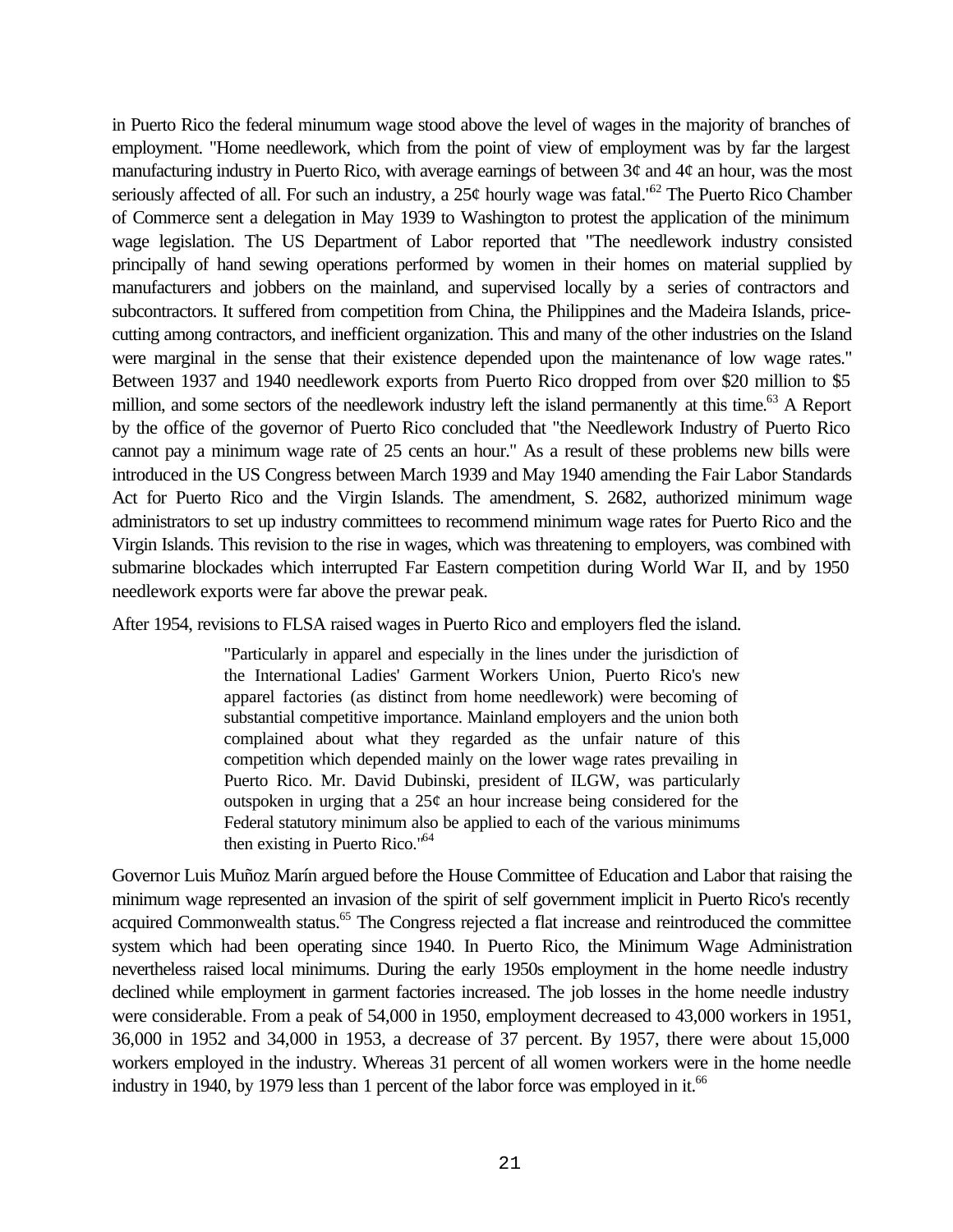Employment in the home-needle industry declined by 40,000 jobs in 1950-1960. During the decade of industrialization and Operation Bootstrap, not only did employment decline in the sugar industry precipitously. It declined drastically in the home needle industry as well. Industrial employment in all the other branches increased from 55 to 82 thousand. The "modernization" of Puerto Rico did not bring about an absolute increase in manufacturing employment. On the contrary, during the first 15 years of Operation Bootstrap, total agricultural employment declined, and total industrial employment also declined (counting the home needle industry). The expansion of factory production was not able to counterbalance the collapse of the home needle industry. The decrease of 41,000 jobs in the home needle industry was greater than the increase of 27,000 jobs in new factories, adding to the already very strong push towards immigration imparted by the decline of employment in the sugar industry.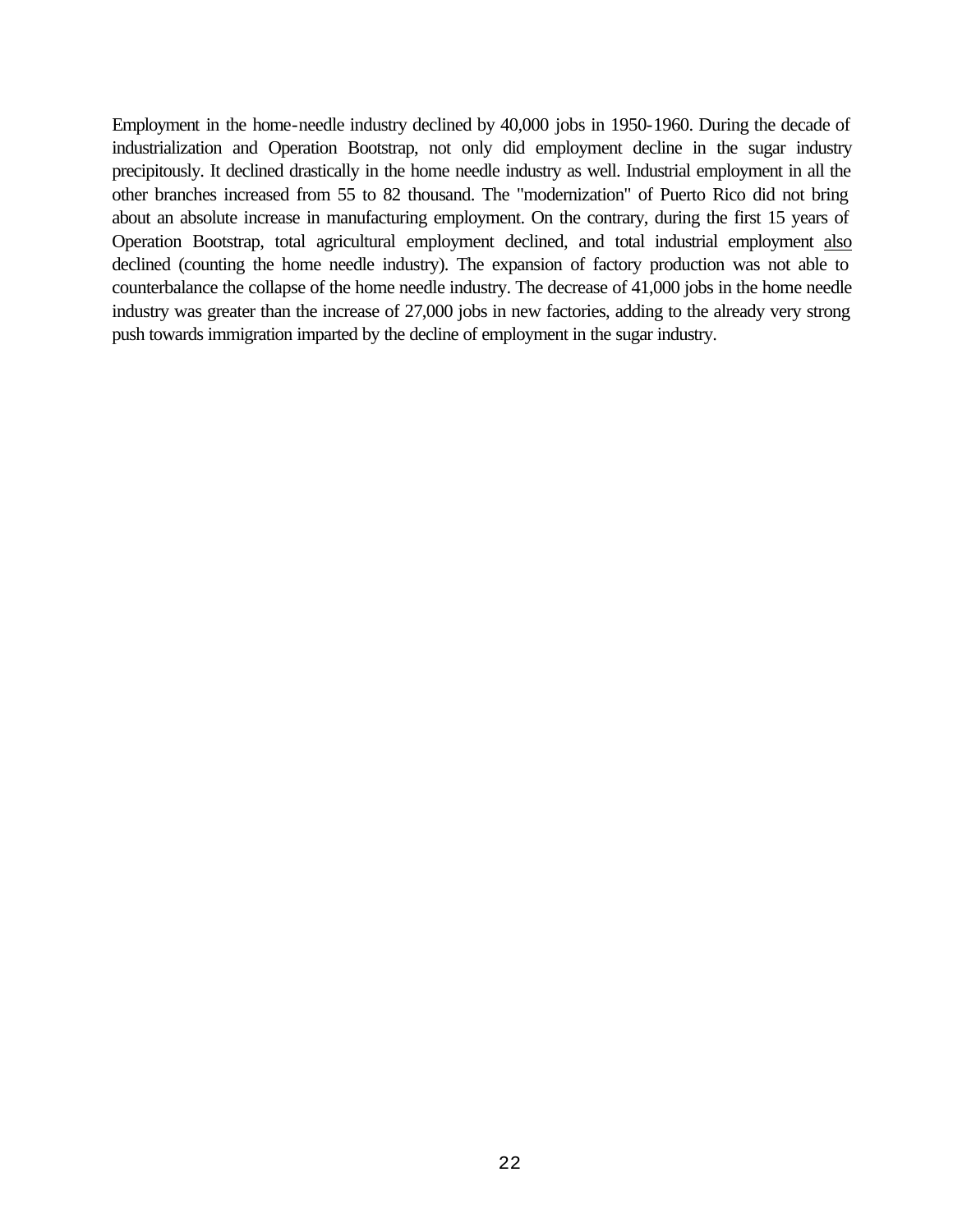#### **NOTES**

<sup>1</sup> For the migration of colonial workers to Europe see Stephen Castles and Godula Kosack, Immigrant Workers and Class Structure in Western Europe (London: Oxford University Press, 1973).

i

 $2$  Laird Bergad, Coffee and the Growth of Agrarian Capitalism in Nineteenth Century Puerto Rico (Princeton: Princeton University Press, 1983).

<sup>3</sup>Luis Medina Mercado, "El proceso de acumulación de tierras ocasionado por el desarrollo del capital industrial azucarero: el caso de la Fajardo Sugar," (M.A. Thesis: University of Puerto Rico, 1987): 42.

<sup>4</sup> "In 1940 the island of Puerto Rico, the smallest and most easterly of the islands of the greater Antilles in the Caribbean Sea, was a typically backward, traditional agrarian economy." Stanley L. Friedlander, Labor Migration and Economic Growth: a Case Study of Puerto Rico (Cambridge, Mass.: The M.I.T. Press, 1965): 45.

<sup>5</sup> See Bailey and Justine W. Diffie, Porto Rico: A Broken Pledge (New York: Vanguard Press, 1931); Esteban Bird, Report on the Sugar Industry in Relation to the Social and Economic System of Puerto Rico (San Juan: Government Office of Supplies, Printing and Transportation, 1941; originally published in 1937); César Ayala, "Finance Capital vs. Managerial Control in a Colonial Sphere: United States Agribusiness Corporations in Puerto Rico, 1898-1934," Research in Political Economy, vol 14, (1994): 195- 219.

<sup>6</sup> Henry K. Carrol, Report on the Island of Porto Rico (Washington: GPO, 1899), p. 18.

<sup>7</sup> The distribution is as follows: 5.2% of the population in areas of 2,500 to 5,000 inhabitants; 4.0% in areas of 5,000 to 10,000; 5.2 % in areas of 10,000 to 25,000; 2.4% in areas of 25,000 to 50,000; 3.5 in areas of 50,000 to 100,000; and 7.4% in areas of 100,000 to 250,000. Puerto Rico: Census of Population, 1980. In 1980, by contrast, under the same definition 66.8% of the population lived in urban areas.

<sup>8</sup> Joseph Marcus, Labor Conditions in Porto Rico (Washington, DC: GPO, 1919): 32.

<sup>9</sup>See Bergad, Coffee and the Growth of Agrarian Capitalism....

<sup>10</sup> Félix Córdova Iturregui, "Una explicación sintomática: La Leyenda del Dorado (Sobre el Bill Hollander)", TMs, University of Puerto Rico, 1988.

<sup>11</sup>William Franklin Willoughby, Territories and Dependencies of the United States: Their Government and Administration. (New York: The Century Co., 1905): 150.

 $12$ For immigration to the Dominican Republic see Franc Báez Evertsz, Braceros haitianos en la República Dominicana (Santo Domingo: Instituto Dominicano de Investigaciones Sociales, 1986); for the Cuban case see Rolando Alvarez Estévez, Azúcar e inmigración: 1900-1940 (Havana: Editorial de Ciencias Sociales, 1988).

<sup>13</sup>Erick Pérez Velasco, "La condición obrera en Puerto Rico (1898-1920)", Plural (University of Puerto Rico) vol. 3, no. 1-2, (1984): 161; Secretaría de Agricultura, Comercio y Trabajo de Cuba, Portfolio azucarero, (Havana: La Moderna Poesía, 1914).

<sup>14</sup> Marcus, "Labor Conditions in Puerto Rico", 19.

<sup>15</sup> Benjamin Allen, A Story of the Growth of E. Atkins & Co. and the Sugar Industry in Cuba (Boston: 1926, n.p.): 43.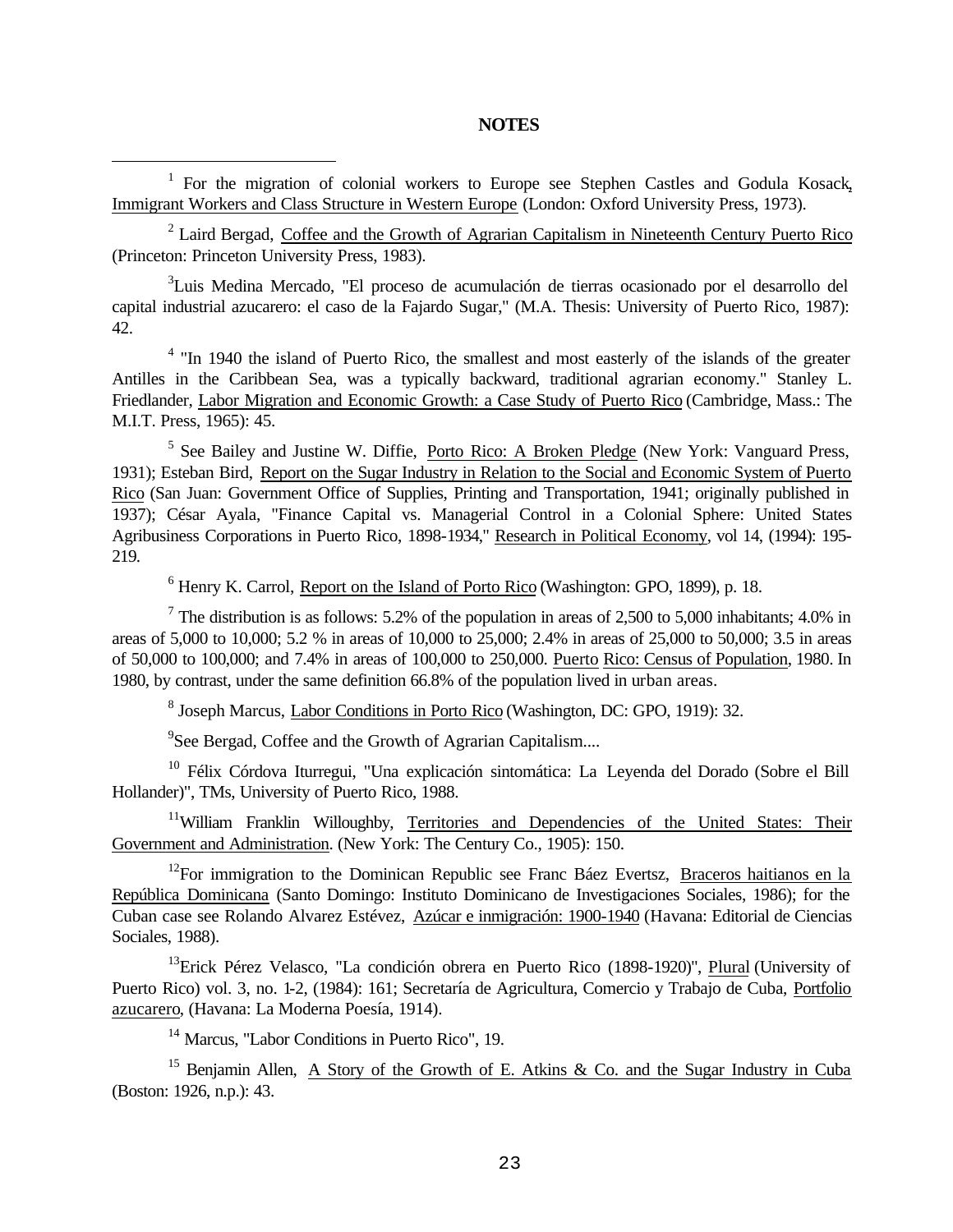<sup>16</sup>Centro de Estudios Puertorriqueños, Documentos de la migración puertorriqueña (New York: City University of New York Center for Puerto Rican Studies, 1977).

<sup>17</sup> Theodore Roosevelt, "Children of Famine", in the Herald Tribune, December 8, 1929, quoted in Bailey W. and Justine W. Diffie, Porto Rico: a Broken Pledge: 167.

<sup>18</sup> Diffie & Diffie, Porto Rico: a Broken Pledge: 41.

<sup>19</sup> Diffie & Diffie, Porto Rico: a Broken Pledge: 166-167.

<sup>20</sup> Harvey S. Perloff, Puerto Rico's Economic Future (New York: Arno Press, 1975): 98.

 $^{21}$ Perloff: 98, fn.

i

<sup>22</sup> Perloff: 101. Perloff was writing in 1949.

 $23$  Perloff: 102.

 $24$  L. Chenault described San Juan as "the largest city in Puerto Rico, with a population of well over one hundred thousand, but not a complicated industrial center. Its narrow streets often appear to be as densely crowded as places in New York, and the noise seems fully as great at times as that of New York, except for the elevated railway sections. San Juan's buildings, however, are small; the methods of transportation are simple; and a person may walk over most of the entire business section of the city in a short time." The Puerto Rican Migrant in New York City, (New York: Columbia University Press, 1938): 59-60 .

 $^{25}$  L. R. Chenault. The Puerto Rican Migrant in New York City: 53.

<sup>26</sup> Chenault, The Puerto Rican Migrant in New York City**:** 57.

 $27$  Chenault, The Puerto Rican Migrant in New York City: 62. Emphasis added.

<sup>28</sup> Stanley L. Friedlander, Labor Migration and Economic Growth: 45.

<sup>29</sup> Thomas Mathews, Puerto Rican Politics and the New Deal, (Gainesville, University o Florida Press, 1960): 19, 13O, quoted in Henry Wells, The Modernization of Puerto Rico, (Cambridge: Harvard University Press, 1969): 114.

<sup>30</sup> The Puerto Rican Migrant in New York City: 55.

 $31$ Clarence Senior provides different figures. He records a net out-migration of 37,075 for the years 1921-1930, and a movement of return migration of 1,111 for the years 1930 through 1935. The main trends, however, are the same. Senior records 1921 and 1922 as years of return migration, as well as 1931 through 1934. The statistics of Senior and Chenault indicate fluctuations that are parallel to each other as well as to industrial cycles in the US. See Clarence Senior, Puerto Rican Emigration, (Social Science Research Center of the University of Puerto Rico, 1946): 57.

<sup>32</sup>Rose K. Goldsten, C. Wright Mills, Clarence Senior, Puerto Rican Journey: New York's Newest Migrants, (New York: Harper and Row, 1950): 44.

<sup>33</sup> Diffie and Diffie, Porto Rico: A Broken Pledge...

<sup>34</sup> Puerto Rico Policy Commission, Report of the Puerto Rico Policy Commission (Chardón Report). San Juan, 1934. See also Emilio Pantojas García, Development Strategies as Ideology: Puerto Rico's Export-Led Industrialization Experience (Boulder: Lynne Rienner Publishers, 1990): 36-38.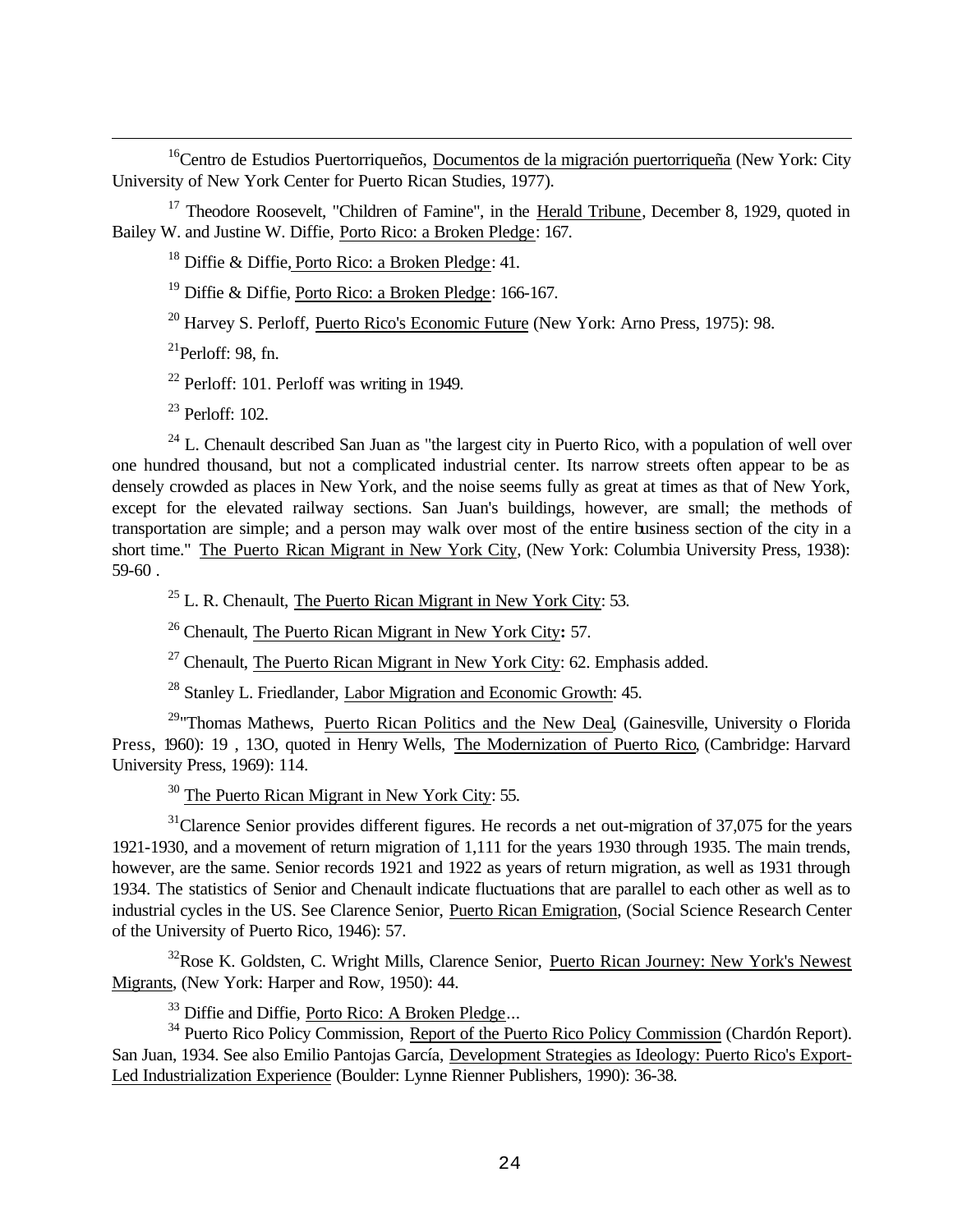$35$  Esteban Bird, Report on the Sugar Industry....; The sugar interests financed an apologetic study published in 1938 to respond to these critiques: Arthur D. Gayer , et. al., The Sugar Economy of Puerto Rico (New York: Columbia University Press, 1938).

<sup>36</sup> After making allowances for seasonality of employment, for supplemental labor of women and children and for the average number idle days during the week, various agencies have estimated that the typical wage income of sugar laborers is around \$170 a year. A survey of families wages made by the Brookings Institute in 1929, when wages were at a higher level than at present indicated that (267 rural working families comprising 2,172 persons, or an average of 8.1 persons per family, the average number of workers per family being 1.8) the average weekly income was \$6.71 per family; \$3.49 per worker; and 85 cents per person. Approximately , 12 cents per person per day to cover all the daily requirements. These families spent 94 percnt of their weekly earnings for food, the largest single item being for polished rice--*a coolie's diet*."

" Twelve cents per person per day is only four cents more than the food expense required for feeding a hog in the United States!" Bird, Report on the Sugar Industry...:. 43.

<sup>37</sup> The most complete study of Operation Bootstrap is Emilio Pantojas García, Development Strategies as Ideology: Puerto Rico's Export-Led Industrialization Experience (Boulder: Lynne Rienner Publishers, 1990).

<sup>38</sup>The San Juan metropolitan area now includes Bayamón, Canóvanas, Carolina, Cataño, Loiza, Toa Baja and Trujillo Alto. Census of Population, 1980. Table 11, "Population of Standard Metropolitan Statistical Areas."

 $39$ Wells, The modernization of Puerto Rico, p. 152.

i

<sup>40</sup>According to David Ross, in the period 1950-1954, "the labor force ... had declined by an incredible 82,000, due in major part to migration (!), secondarily to the voluntary (!) withdrawal from the labor force of unemployed home needle workers for whom no alternative possibilities existed because of family responsibilities or other reasons. Unemployment, which stood at 110,000 in 1951, should ... have been virtually eliminated by 1954. Even with the declines in agricultural and home-needlework employment that took place, it should have been halved. Instead, total employment declined by 64,000, unemployment by only 18,000. The reason was that employment not only in agriculture and home-needlework, but also in commerce and services declined sharply, from 183,000 in 1951 to 153,000 in 1954. This in a period when insular net income was increasing by \$224 million!...How much more surplus labor was still contained in the reservoir of disguised unemployment can only be guessed at, but there seemed no reason to assume that the supply had been exhausted. One study undertaken in 1954 estimated that at least an additional 60,000 workers would have to be squeezed out of agriculture." David F. Ross, The Long Uphill Path: A historical Study of Puerto Rico's Program of Economic Development, (San Juan: Editorial Edil, 1976): 157.

<sup>41</sup> Puerto Rico Planning Board, Informe Económico al Gobernador, 1964.

<sup>42</sup> Eliezer Curet Cuevas, El Desarollo Económico de Puerto Rico, (Puerto Rico: Management Aid Center, 1976): 191.

<sup>43</sup> Puerto Rico Department of Agriculture, Anuario de Estadísticas Agrícolas de Puerto Rico, 1972-1973, 36-37, quoted in Curet Cuevas, El Desarollo Económico de Puerto Rico: 150-151.

<sup>44</sup>The sudden exodus of the "latent surplus population" from the Puerto Rican countryside is reminiscent of classical nineteenth century conditions described by Karl Marx: "As soon as capitalist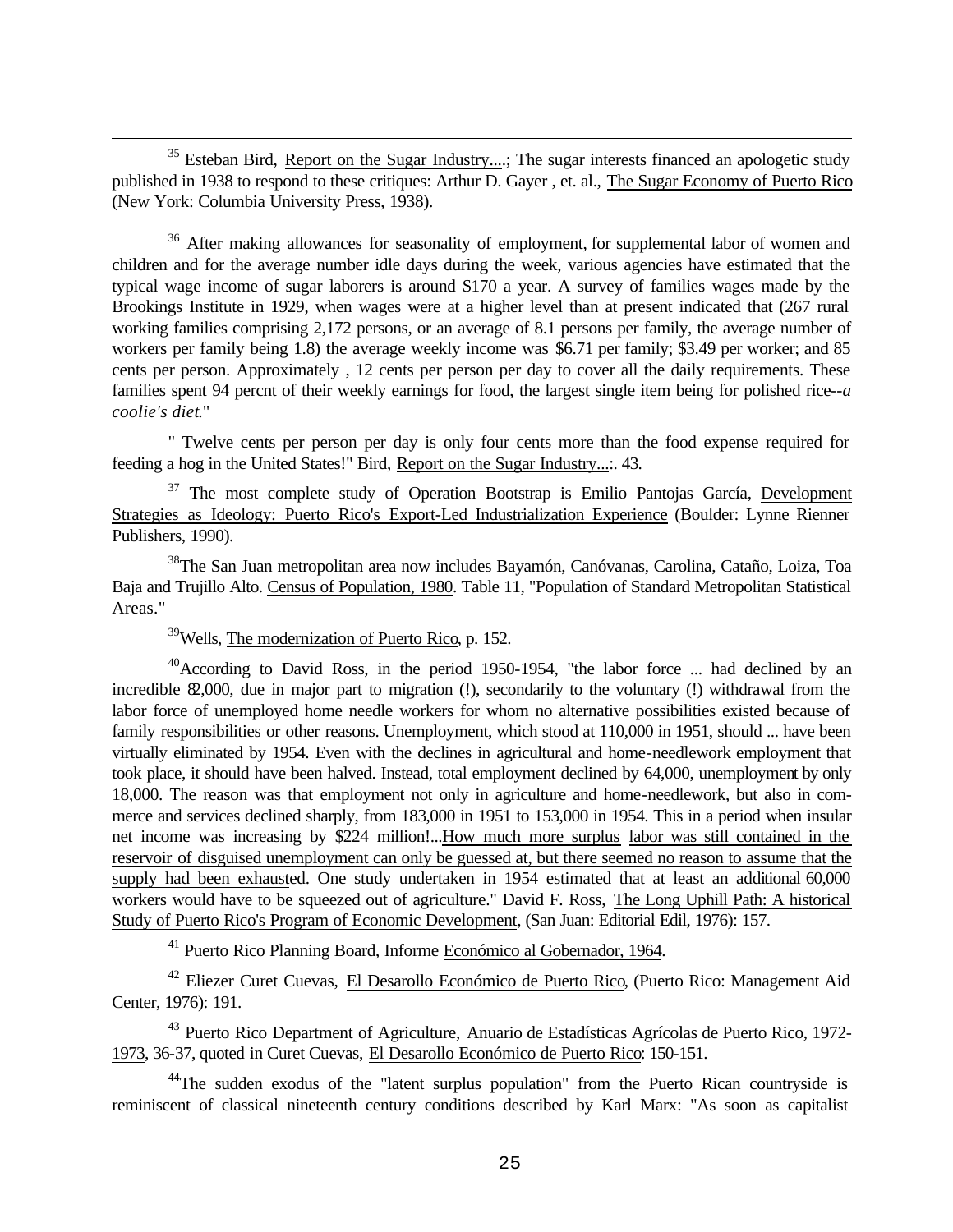production takes possession of agriculture, and in proportion to the extent to which it does so, the demand for an agricultural working population falls absolutely, while the accumulation of capital employed in agriculture advances, without this repulsion being compensated for by a greater attraction of workers, as is the case in non-agricultural industries. Part of the agricultural population is therefore constantly on the point of passing over into an urban or manufacturing proletariat, and on the lookout for opportunities to complete this transformation. (The term 'manufacture' is used here to cover all non-agricultural industries). There is thus a constant flow from this source of the relative surplus population. But the constant movement towards the towns presupposes, in the countryside itself, a constant latent surplus population, the extent of which only becomes evident at those exceptional times when its distribution channels are wide open. Karl Marx, Capital: A Critique of Political Economy, (New York: Vintage Books, 1977) vol. 1: 795-796. Emphasis added.

<sup>45</sup>Angel David Cruz Báez, "Export Agriculture Under Economic Development; A Geographic Analysis of the Decline of Sugarcane Production in Puerto Rico," (Ph. D. Dissertation, University of Wisconsin-Madison, 1977): 39, fn.

<sup>46</sup>Cruz Báez, "Export Agriculture....": 79.

i

<sup>47</sup>Puerto Rico Planning Board, Informe Económico al Gobernador, 1964.

<sup>48</sup> Cruz Báez, "Export Agriculture....": 80.

<sup>49</sup> Commonwealth of Puerto Rico, Department of Agriculture, Office of Agricultural Statistics, Facts and Figures on Puerto Rico's Agriculture, 1978/79-1979/80 (Santurce, Puerto Rico: Commonwealth of Puerto Rico Department of Agriculture, 1980): 37-38; Estado Libre Asociado de Puerto Rico, Departamento de Agricultura, Anuario de Estadísticas Agrícolas de Puerto Rico, 1990/91 (Santurce, Puerto Rico: Departamento de Agricultura, 1991).

 $50$  María Judith Luciano, "121 millones para 'endulzar' el azúcar," El Nuevo Día, June 14, 1986; Vilma Pérez, "Buscan alternativa para el azúcar," El Nuevo Día, June 1, 1988; María T. Padilla, "Sugar Harvest Sours: Millions Lost in Island Industry," The San Juan Star, June 5, 1988; Teodoro Moscoso and José Vicente Chandler, "El amargo sabor de nuestra caña," El Mundo, Dec. 4, 1988; Barbara Cornell, "Cirugía mayor a la industria azucarera del país," El Nuevo Día, March 26, 1989; Gerry Tobin, "Requiem for Aguirre," The San Juan Star, Feb. 16, 1992; Doug Zehr, "Losing Money, Inefficient and Antiquated, the Sugar Corporation has Few Options for Survival," The San Juan Star, Dec. 21, 1992; Aixa M. Pascual Amadeo, "Hacia la ruina las cosechas reales," El Nuevo Día, March 7, 1993; Lorelei Albanese, "Subsidies, Losses," San Juan Star, July 25, 1994; Mildred Rivera Marrero, "Convertida en bagazo la corporación azucarera," El Nuevo Día, Sept. 12, 1994; Mildred Rivera Marrero, " 'Agonizante' la Central Mercedita," El Nuevo Día, Sept. 13, 1994; Elizabeth Román, "P.R. Forced to Import Sugar from Brazil," The San Juan Star, Jan. 14, 1995; Manny Suárez, "Sugar Corp. Deal Comes Under Fire," The San Juan Star, Feb. 21, 1995.

<sup>51</sup> Luisa Hernández Angueira, "El trabajo femenino a domicilio y la industria de la aguja en Puerto Rico: 1914-1940," in María del Carmen Baerga, ed., Género y trabajo: La industria de la aguja en Puerto Rico y el Caribe hispánico (Río Piedras: Editorial de la Universidad de Puerto Rico, 1993): 88; also Hernández Angueira, "Auge y decadencia de la industria de la aguja en Puerto Rico: 1914-1940" (Ph.D. Dissertation, Universidad Autónoma de México, 1984).

<sup>52</sup> Lydia Milagros González, "La industria de la aguja en Puerto Rico y sus orígenes en Estados Unidos," in María del Carmen Baerga, ed., Género y trabajo...: 69-70; also, the published M.A. Thesis of the same author, Una puntada en el tiempo: la industria de la aguja en Puerto Rico, 1900-1929 (San Juan: CEREP, 1990).